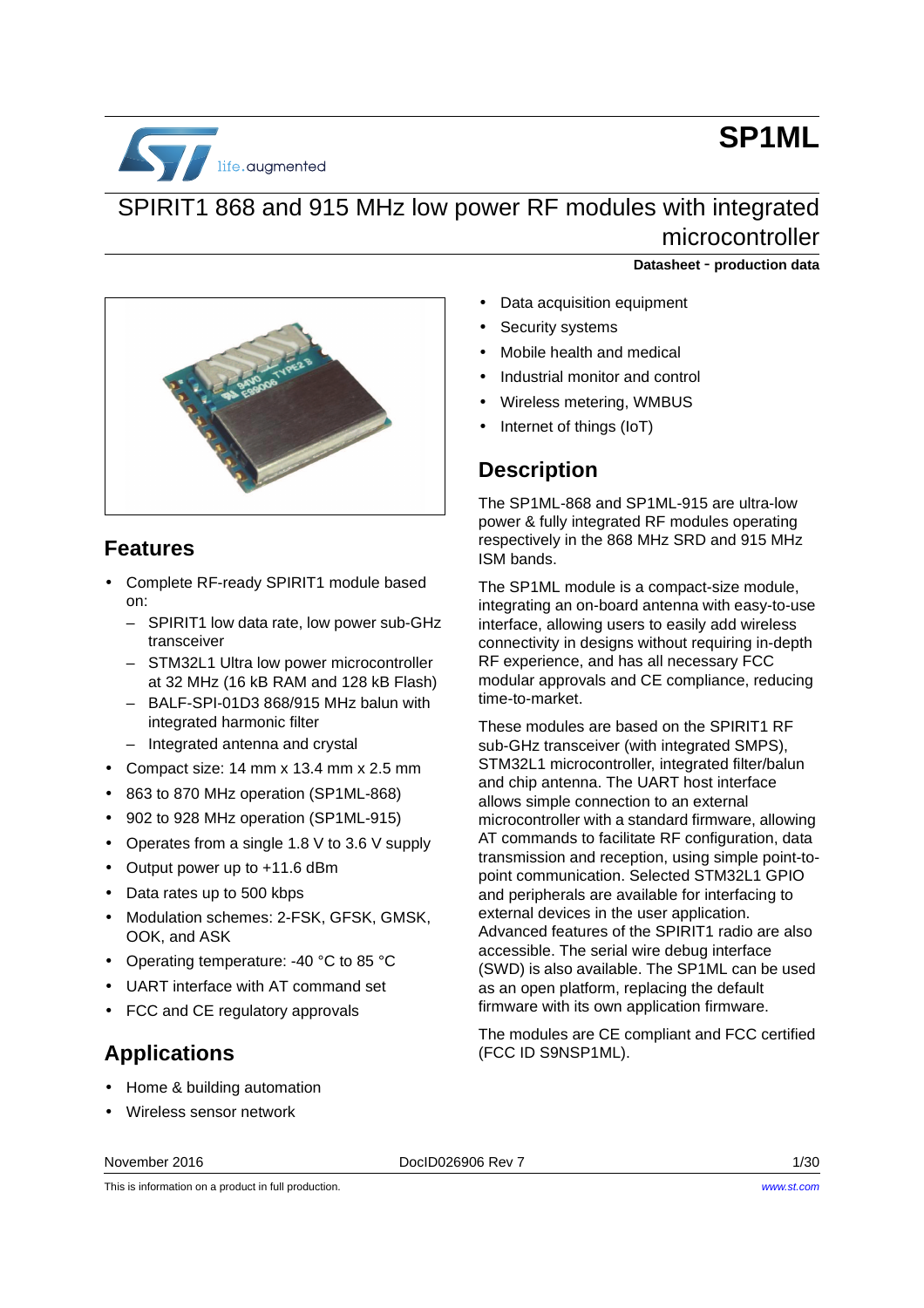# **Contents**

| 1              |     |  |
|----------------|-----|--|
|                | 1.1 |  |
|                | 1.2 |  |
|                | 1.3 |  |
|                | 1.4 |  |
|                | 1.5 |  |
|                | 1.6 |  |
|                | 1.7 |  |
|                | 1.8 |  |
|                | 1.9 |  |
| $\overline{2}$ |     |  |
|                | 2.1 |  |
|                | 2.2 |  |
|                |     |  |
|                | 2.3 |  |
|                | 2.4 |  |
|                | 2.5 |  |
| 3              |     |  |
|                | 3.1 |  |
|                | 3.2 |  |
|                | 3.3 |  |
|                | 3.4 |  |
|                | 3.5 |  |
|                | 3.6 |  |
| 4              |     |  |
| 5              |     |  |
| 6              |     |  |
|                |     |  |

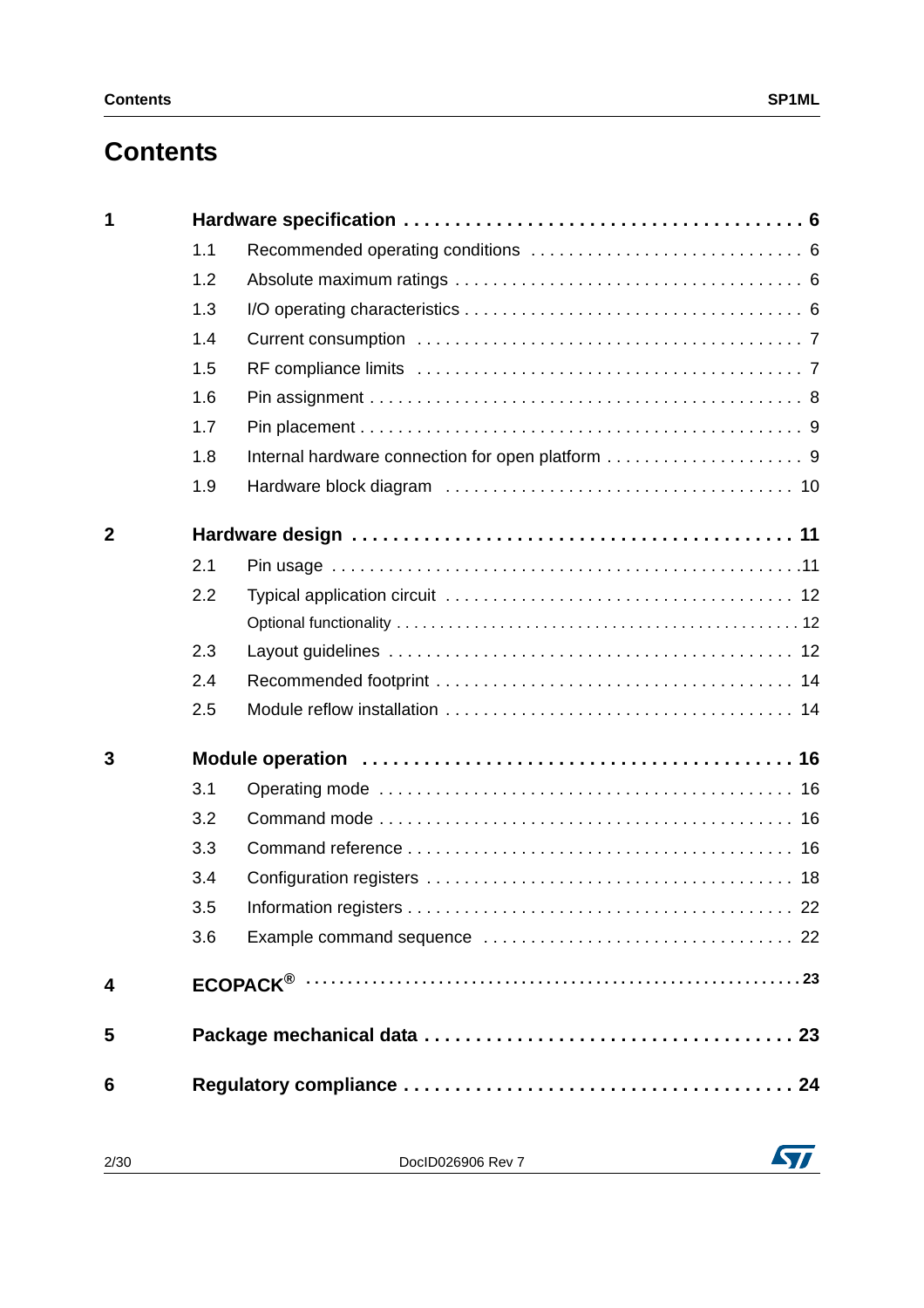|                | 6.1 |  |
|----------------|-----|--|
|                | 6.2 |  |
|                | 6.3 |  |
|                | 6.4 |  |
| $\overline{7}$ |     |  |
| 8              |     |  |
| 9              |     |  |

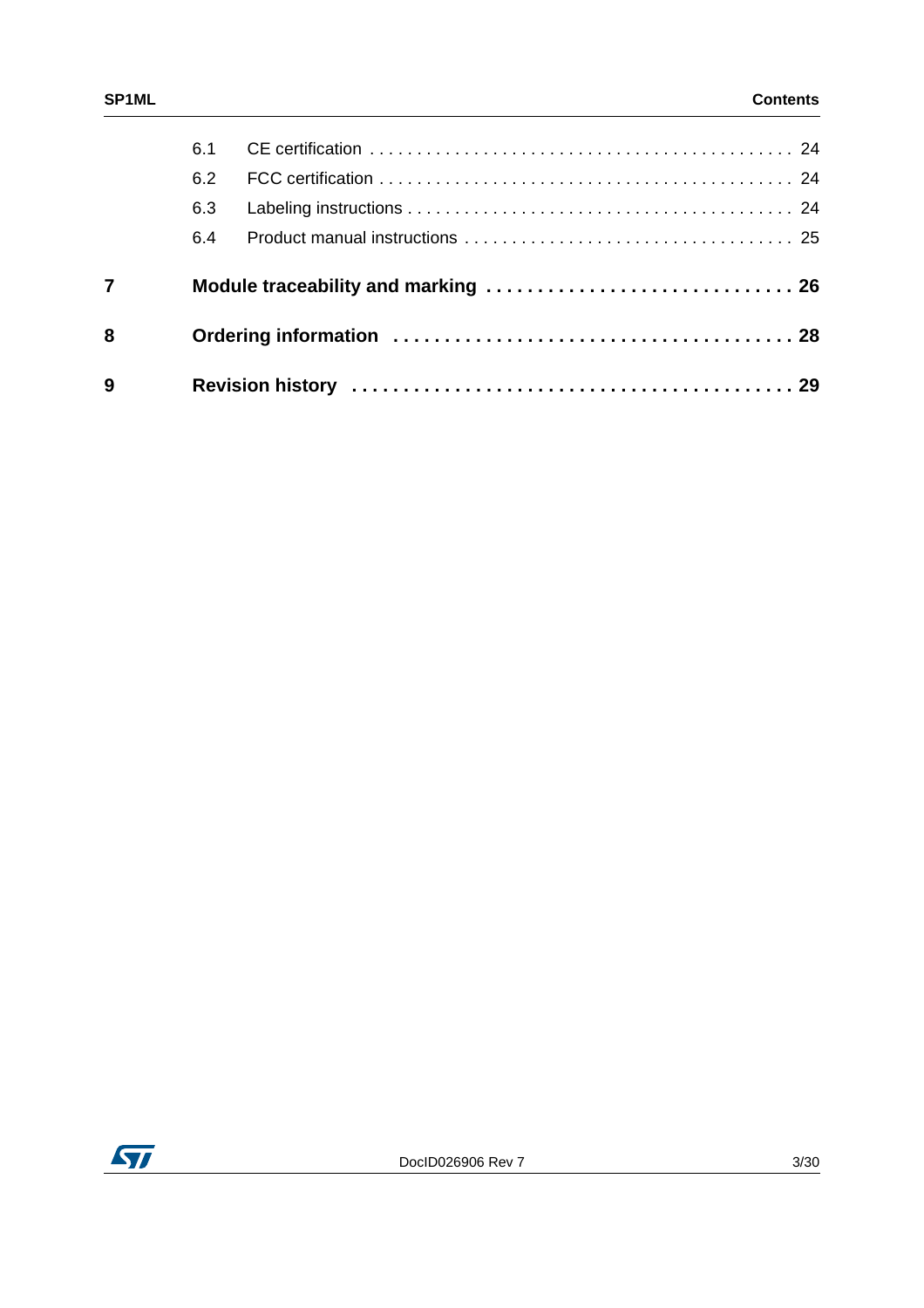# **List of tables**

| Table 1.  |  |
|-----------|--|
| Table 2.  |  |
| Table 3.  |  |
| Table 4.  |  |
| Table 5.  |  |
| Table 6.  |  |
| Table 7.  |  |
| Table 8.  |  |
| Table 9.  |  |
| Table 10. |  |
| Table 11. |  |
| Table 12. |  |
| Table 13. |  |
| Table 14. |  |
| Table 15. |  |

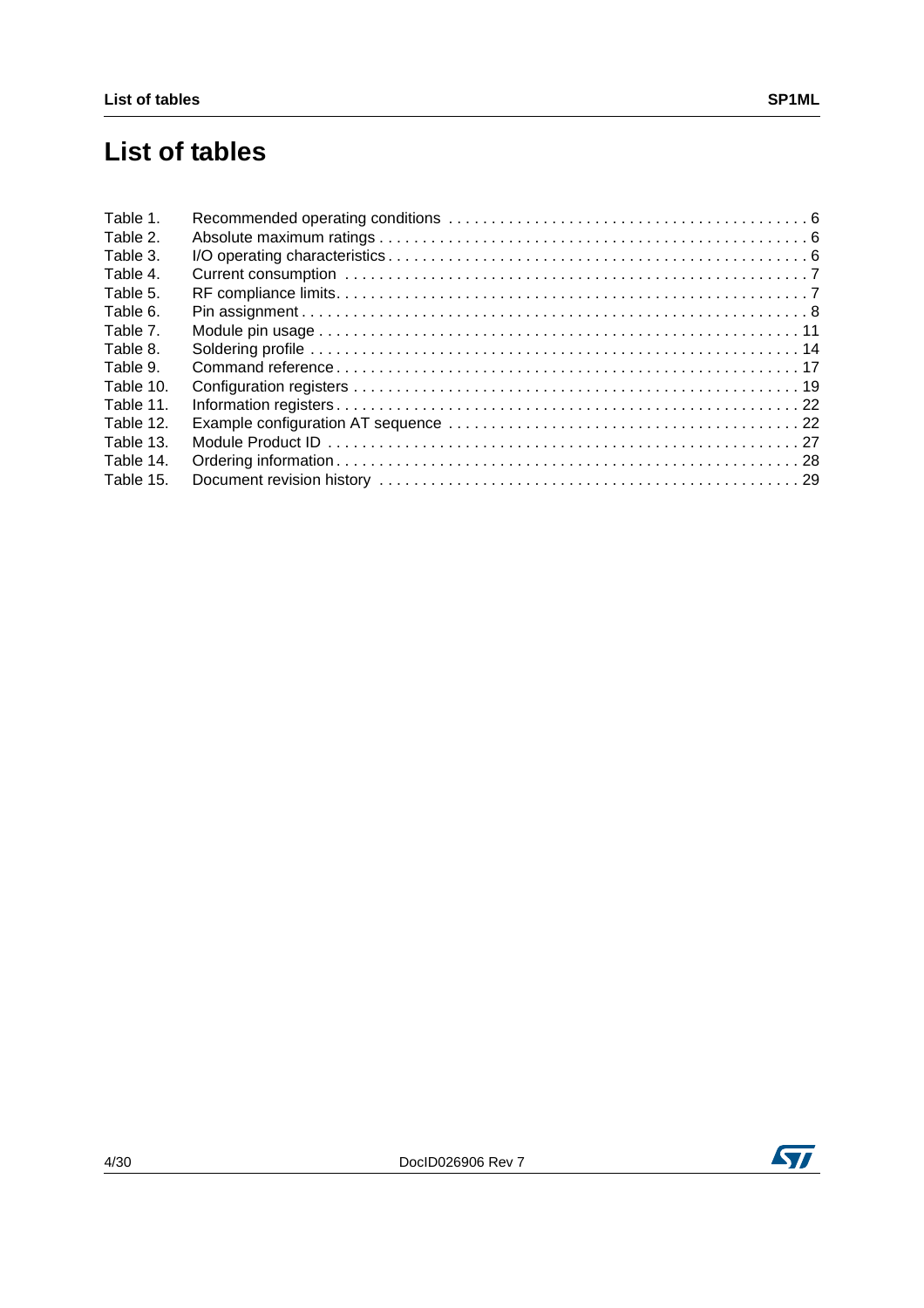# **List of figures**

| Figure 1.  |  |
|------------|--|
| Figure 2.  |  |
| Figure 3.  |  |
| Figure 4.  |  |
| Figure 5.  |  |
| Figure 6.  |  |
| Figure 7.  |  |
| Figure 8.  |  |
| Figure 9.  |  |
| Figure 10. |  |
|            |  |

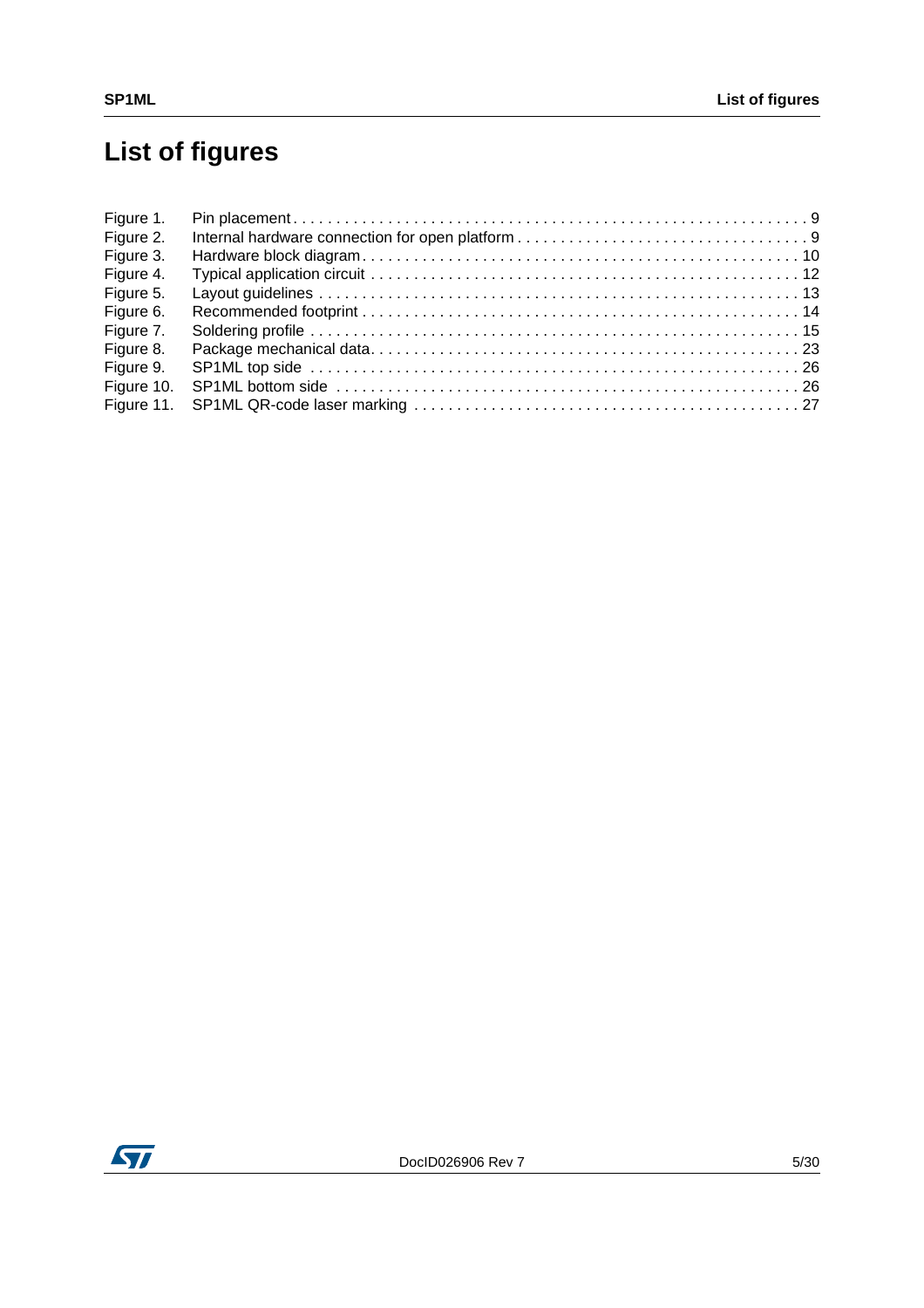# <span id="page-5-0"></span>**1 Hardware specification**

General conditions ( $V_{IN}$  = 3 V and T<sub>A</sub> = 25 °C).

## <span id="page-5-1"></span>**1.1 Recommended operating conditions**

<span id="page-5-4"></span>

| Symbol          | <b>Parameter</b>                    |     | Typ.                     | Max. | Unit |
|-----------------|-------------------------------------|-----|--------------------------|------|------|
| $T_A$           | Operating ambient temperature range | -40 | $\overline{\phantom{a}}$ | 85   | °С   |
| V <sub>DD</sub> | Operating supply voltage            | 1.8 | 3                        | 3.6  |      |
| <b>FREQ</b>     | RF frequency (SP1ML-868)            | 863 | $\overline{\phantom{a}}$ | 870  | MHz  |
| <b>FREQ</b>     | RF frequency (SP1ML-915)            | 902 | $\overline{\phantom{a}}$ | 928  | MHz  |

#### **Table 1. Recommended operating conditions**

#### <span id="page-5-2"></span>**1.2 Absolute maximum ratings**

| Table 2. Absolute maximum ratings |  |
|-----------------------------------|--|
|                                   |  |

<span id="page-5-5"></span>

| Symbol                      | <b>Parameter</b>          | Min.   | Typ.                     | Max. | Unit |
|-----------------------------|---------------------------|--------|--------------------------|------|------|
| $\mathsf{T}_{\textsf{STG}}$ | Storage temperature range | -40    | $\overline{\phantom{0}}$ | 85   | °С   |
| V <sub>DD</sub>             | Operating supply voltage  | $-0.3$ | $\overline{\phantom{0}}$ | 3.9  |      |
| $V_{IO}$                    | I/O pin voltage           | $-0.3$ | $\overline{\phantom{0}}$ | 5.5  |      |

## <span id="page-5-3"></span>**1.3 I/O operating characteristics**

#### **Table 3. I/O operating characteristics**

<span id="page-5-6"></span>

| Symbol                  | <b>Parameter</b>             | Min.         | Typ.                     | Max.                | Unit |
|-------------------------|------------------------------|--------------|--------------------------|---------------------|------|
| $V_{IL}$ <sup>(1)</sup> | I/O input low level voltage  | $-0.3$       | $\overline{\phantom{0}}$ | 0.3 V <sub>DD</sub> |      |
| $V_{\text{IH}}^{(1)}$   | I/O input high level voltage | $0.7 V_{IN}$ |                          | $VDD+0.3$           |      |

1. For more details see the STM32L151RB datasheet, I/O port characteristics.

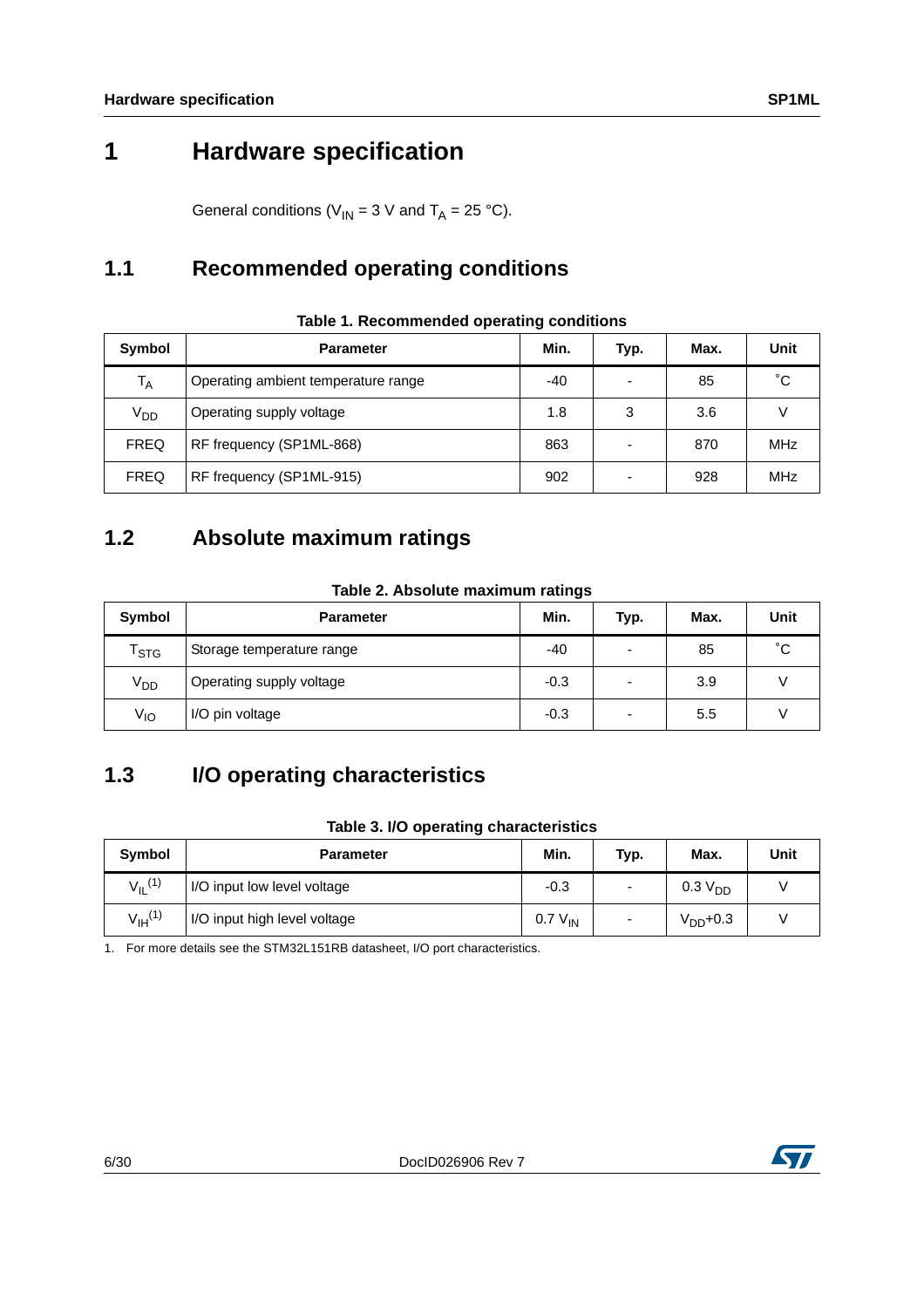## <span id="page-6-0"></span>**1.4 Current consumption**

<span id="page-6-2"></span>

| Symbol     | <b>Parameter</b>                                                                                               | $10010 + 100110$<br><b>Test conditions</b> | Typ. | <b>Unit</b> |
|------------|----------------------------------------------------------------------------------------------------------------|--------------------------------------------|------|-------------|
| <b>PDD</b> | Operating mode<br>Operating mode<br>Supply current<br>Operating mode<br>Rx, 915 MHz<br>Command mode<br>Standby | Tx, +11 dBm, 2-FSK, 915 MHz                | 20   | mA          |
|            |                                                                                                                | Tx, -7 dBm, 2-FSK, 915 MHz                 | 8    | mA          |
|            |                                                                                                                |                                            | 13.5 | mA          |
|            |                                                                                                                |                                            | 2.2  | mA          |
|            |                                                                                                                |                                            | 1.4  | μA          |

| <b>Table 4. Current consumption</b> |  |  |  |
|-------------------------------------|--|--|--|
|-------------------------------------|--|--|--|

## <span id="page-6-1"></span>**1.5 RF compliance limits**

The RF compliance limits are those tested for FCC and CE certification. These limits are enforced by the factory loaded firmware. Care must be taken with custom firmware to ensure these limits are not exceeded, voiding the FCC and CE certification.

<span id="page-6-3"></span>

| <b>Modulation</b>         | <b>Standards</b>                                                                                                                                    | <b>Parameter</b> | Max.    | Unit |
|---------------------------|-----------------------------------------------------------------------------------------------------------------------------------------------------|------------------|---------|------|
| 2-FSK                     | FCC Part 15.207 <sup>(1)</sup><br>FCC Part 15.247 <sup>(1)</sup>                                                                                    | Data rate        | 500     | kbps |
| <b>GFSK</b><br><b>MSK</b> | EN 300 220-2 V2.4.1 (2)<br>EN 301 489-01 V1.9.2 (2)<br>EN 301 489-03 V1.4.1 (2)                                                                     | Output power     | $+11.6$ | dBm  |
| <b>OOK</b>                | FCC Part 15.207 <sup>(1)</sup><br>FCC Part 15.249 <sup>(1)</sup><br>EN 300 220-2 V2.4.1 (2)<br>EN 301 489-01 V1.9.2 (2)<br>EN 301 489-03 V1.4.1 (2) | Data rate        | 250     | kbps |
| <b>ASK</b>                |                                                                                                                                                     | Output power     | $+8.5$  | dBm  |

**Table 5. RF compliance limits**

1. FCC standards are only applicable to the SP1ML-915 module.

2. EN standards are only applicable to the SP1ML-868 module.

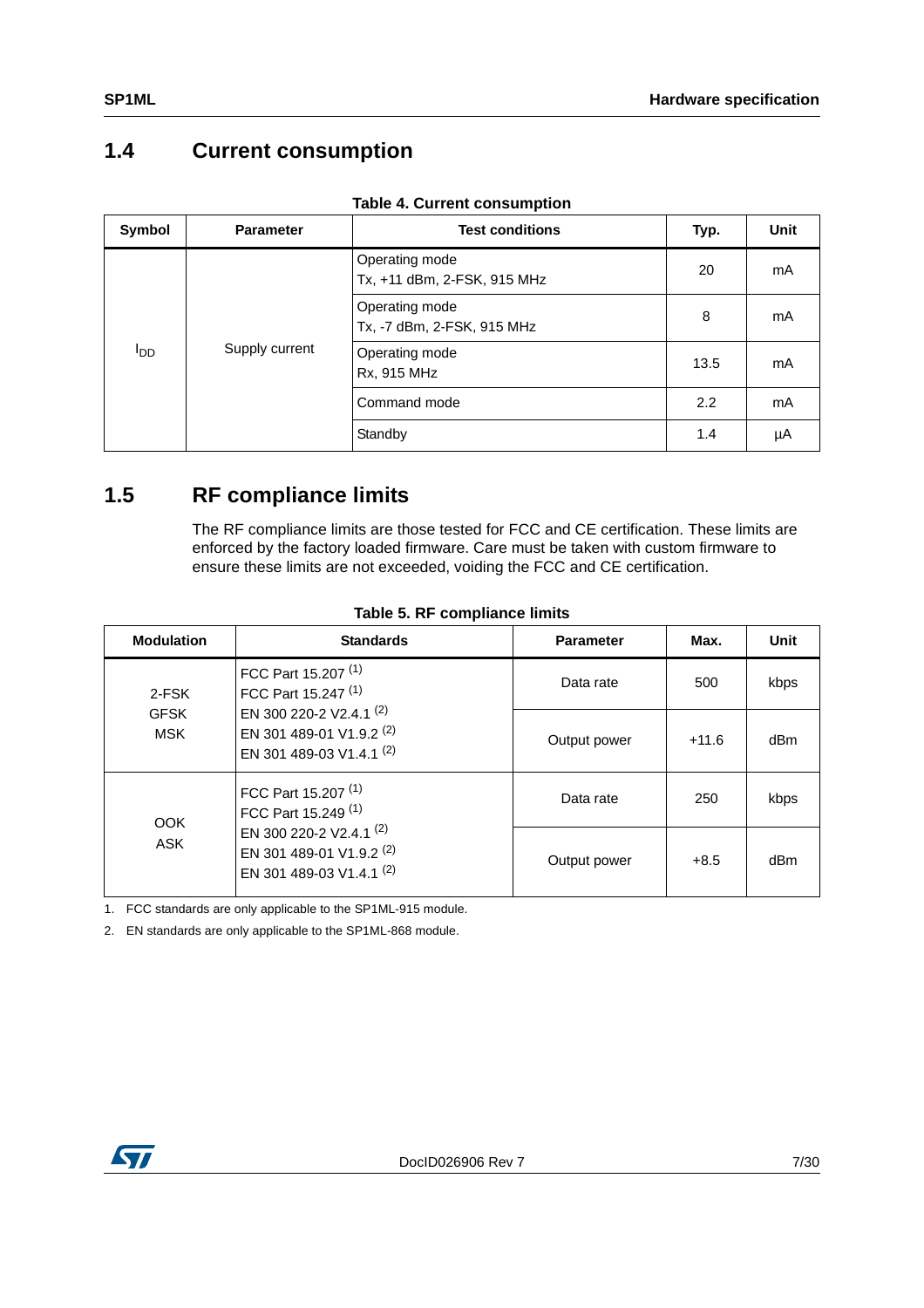## <span id="page-7-0"></span>**1.6 Pin assignment**

<span id="page-7-1"></span>

| Pin            | <b>Name</b>       | <b>Type</b> | <b>Description</b>                            | STM32L pin <sup>(1)</sup> |  |
|----------------|-------------------|-------------|-----------------------------------------------|---------------------------|--|
| 1              | <b>TXRXLED</b>    | O           | Active low Tx/Rx LED drive <sup>(2)</sup>     | PA <sub>2</sub>           |  |
| $\overline{2}$ | <b>SHDN</b>       | I.          | Shutdown                                      | PA <sub>0</sub>           |  |
| 3              | GPIO0             | I/O         | General purpose input/output 0(3)             | <b>PB15</b>               |  |
| 4              | GPIO1             | I/O         | General purpose input/output 1 <sup>(3)</sup> | <b>PB14</b>               |  |
| 5              | MODE0             | T           | Protocol mode selection $0^{(2)}$             | <b>PB13</b>               |  |
| 6              | MODE1             |             | Protocol mode selection 1 <sup>(2)</sup>      | <b>PB12</b>               |  |
| $\overline{7}$ | <b>VDD</b>        | Power       | Supply input voltage                          |                           |  |
| 8              | <b>GND</b>        | Power       | Ground                                        |                           |  |
| 9              | <b>SWDIO</b>      | 1/O         | Serial wire I/O                               | <b>PA13</b>               |  |
| 10             | <b>SWCLK</b>      | ı           | Serial wire clock                             | <b>PA14</b>               |  |
| 11             | <b>BOOTMODE</b>   | -1          | Boot mode selection                           | BOOT <sub>0</sub>         |  |
| 12             | <b>RESET</b>      |             | Reset input, active low                       | <b>NRST</b>               |  |
| 13             | <b>TXD</b>        | O           | <b>UART</b> transmit data                     | PA <sub>9</sub>           |  |
| 14             | <b>RXD</b>        | L           | <b>UART</b> receive data                      | <b>PA10</b>               |  |
| 15             | GPIO <sub>2</sub> | I/O         | General input/output 2 <sup>(3)</sup>         | PB <sub>6</sub>           |  |
| 16             | GPIO <sub>3</sub> | I/O         | General purpose input/output 3 <sup>(3)</sup> | PB7                       |  |

**Table 6. Pin assignment**

1. For further details, see the STM32L151RB datasheet, Pin descriptions section. Alternate functions of any given pin are<br>dependent on the user application firmware that is loaded into the module and is beyond the scope of

2. Refer to Hardware design section for details regarding TXRXLED and protocol mode selection.

3. The GPIO signals are not used by the default firmware integrated in the module. They are accessible with user application firmware. See note 1.



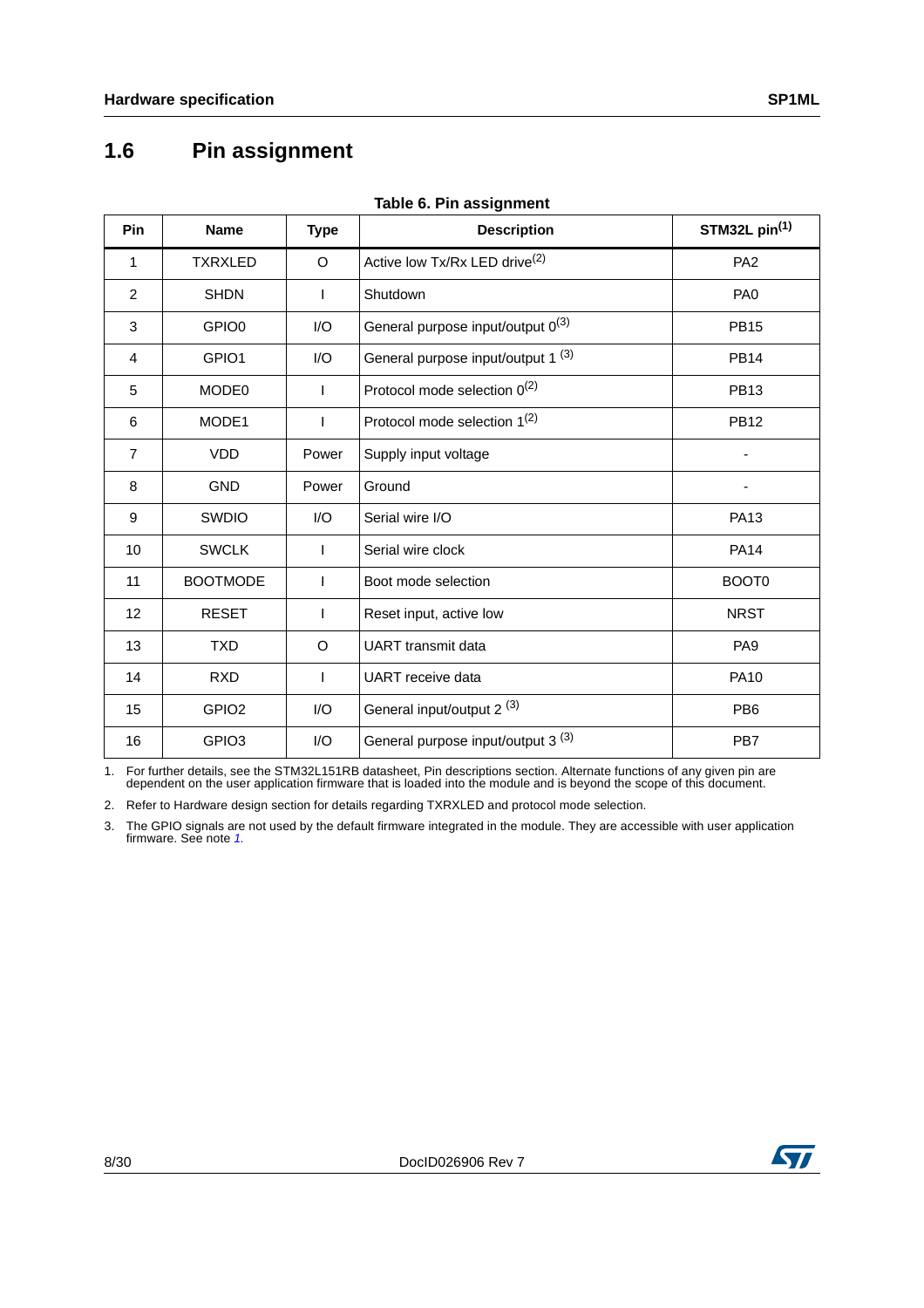#### <span id="page-8-0"></span>**1.7 Pin placement**

<span id="page-8-2"></span>

## <span id="page-8-1"></span>**1.8 Internal hardware connection for open platform**

<span id="page-8-3"></span>

**Figure 2. Internal hardware connection for open platform**

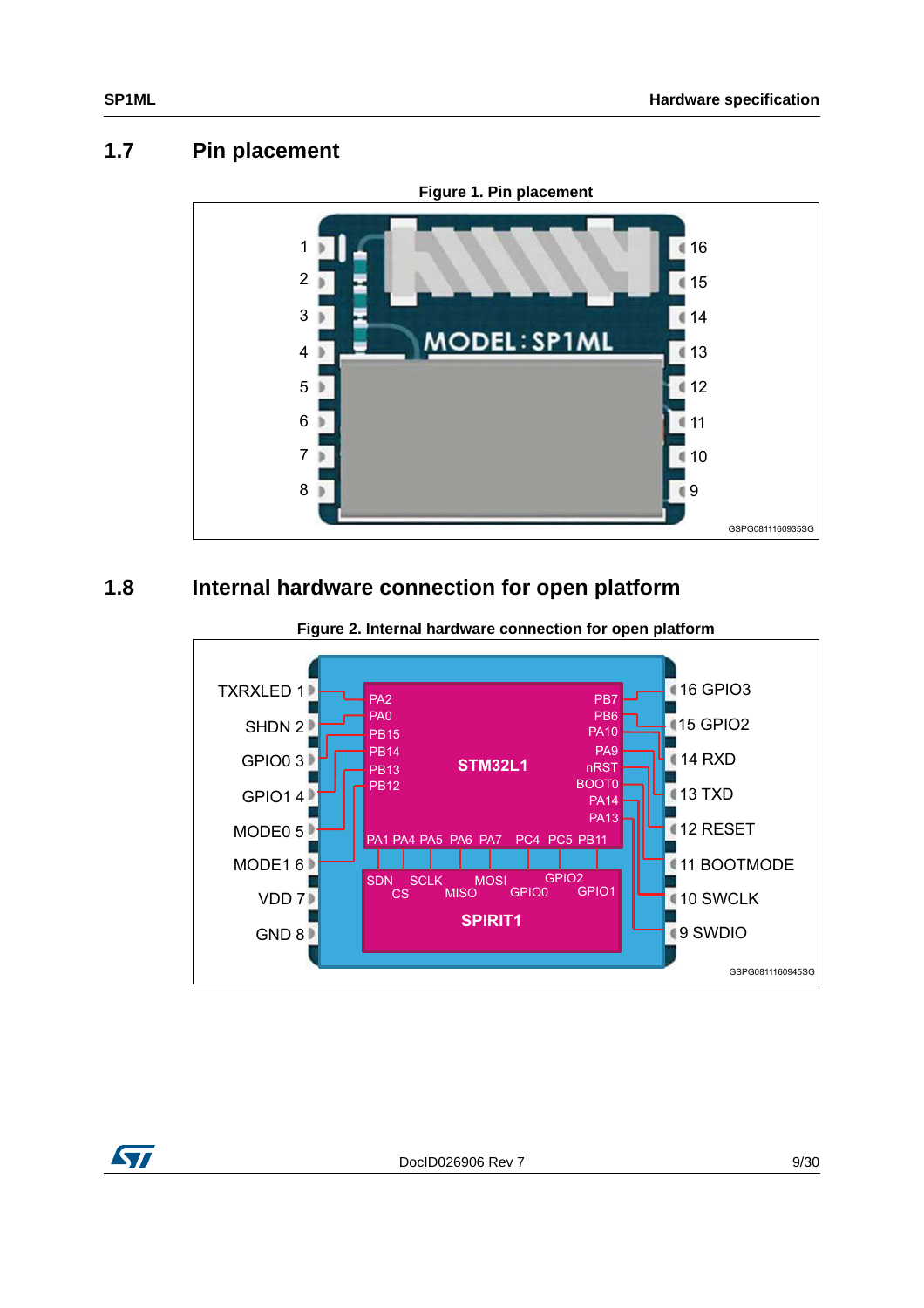## <span id="page-9-0"></span>**1.9 Hardware block diagram**

<span id="page-9-1"></span>

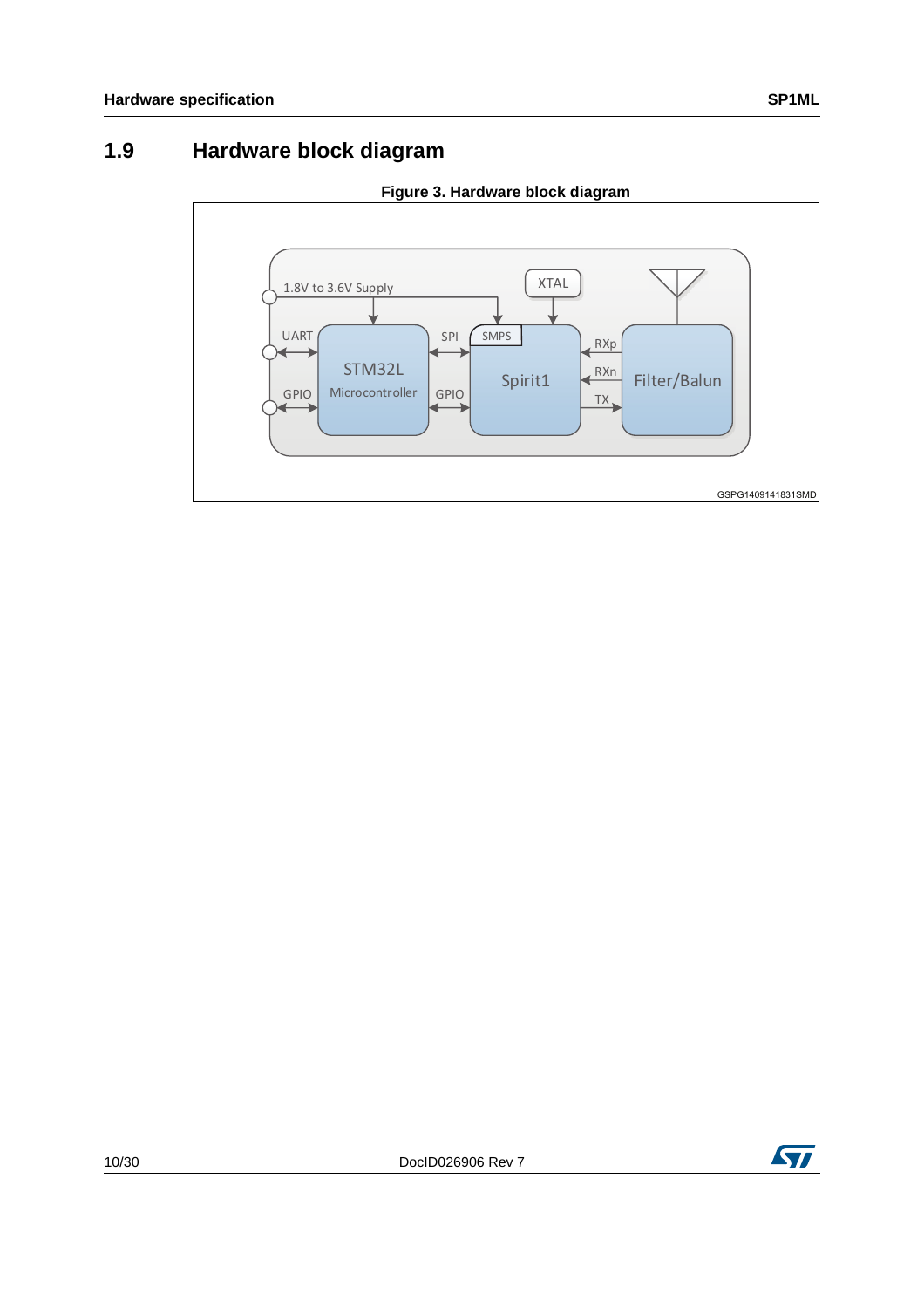# <span id="page-10-0"></span>**2 Hardware design**

#### <span id="page-10-1"></span>**2.1 Pin usage**

If used with the default firmware and interfaced to a host MCU, at a minimum the SP1ML module requires power, ground and UART transmit and receive signals to be connected. Other signals are optional and provide additional functionality. These signals are outlined in [Table 7](#page-10-2) below. Unused signals must not be connected.

<span id="page-10-2"></span>

| Pin            | <b>Name</b>       | <b>Description</b>                                                                                                                                                                                                                                                                                            | <b>Optional</b> |
|----------------|-------------------|---------------------------------------------------------------------------------------------------------------------------------------------------------------------------------------------------------------------------------------------------------------------------------------------------------------|-----------------|
| 1              | <b>TXRXLED</b>    | An active-low open drain output that can drive an external LED for<br>TX/RX activity status indication. TXRXLED must be enabled by setting<br>the value to 1 in register S24.                                                                                                                                 | Yes             |
| $\overline{2}$ | <b>SHDN</b>       | Drive this signal low to put the module into a low power shutdown<br>mode. Drive the signal high to wake the module.                                                                                                                                                                                          | Yes             |
| 3              | GPIO <sub>0</sub> | Reserved for future use, do not connect.                                                                                                                                                                                                                                                                      | Yes             |
| 4              | GPIO <sub>1</sub> | Reserved for future use, do not connect.                                                                                                                                                                                                                                                                      | Yes             |
| 5              | MODE <sub>0</sub> | Drive this signal high to force the module into operating mode. Drive<br>this signal low to force the module into command mode. This enables<br>faster switching between modes and obviates the need for escape<br>sequences. After setting the MODE0 value, do a RESET to make the<br>new setting effective. | Yes             |
| 6              | MODE1             | Reserved for future use, do not connect.                                                                                                                                                                                                                                                                      | Yes             |
| $\overline{7}$ | <b>VDD</b>        | Connect to power supply, 1.8V to 3.6V.                                                                                                                                                                                                                                                                        | <b>No</b>       |
| 8              | <b>GND</b>        | Connect to system ground.                                                                                                                                                                                                                                                                                     | <b>No</b>       |
| 9              | <b>SWDIO</b>      | These signals are the serial wire debug (SWD) interface to the<br>STM32L microcontroller, supporting the development and loading of                                                                                                                                                                           | Yes             |
| 10             | <b>SWCLK</b>      | custom firmware.                                                                                                                                                                                                                                                                                              | Yes             |
| 11             | <b>BOOTMODE</b>   | Drive this signal high at power up or reset to start the boot loader and<br>allow device firmware update over the UART interface.                                                                                                                                                                             | Yes             |
| 12             | <b>RESET</b>      | Drive this signal low to hold the module in reset. Drive this signal high<br>to release the module from reset.                                                                                                                                                                                                | Yes             |
| 13             | <b>TXD</b>        | Connect to the host system UART RXD input.                                                                                                                                                                                                                                                                    | <b>No</b>       |
| 14             | <b>RXD</b>        | Connect to the host system UART TXD output.                                                                                                                                                                                                                                                                   | <b>No</b>       |
| 15             | GPIO <sub>2</sub> | Reserved for future use.                                                                                                                                                                                                                                                                                      | Yes             |
| 16             | GPIO <sub>3</sub> | Reserved for future use.                                                                                                                                                                                                                                                                                      | Yes             |

|  | Table 7. Module pin usage |  |
|--|---------------------------|--|
|  |                           |  |

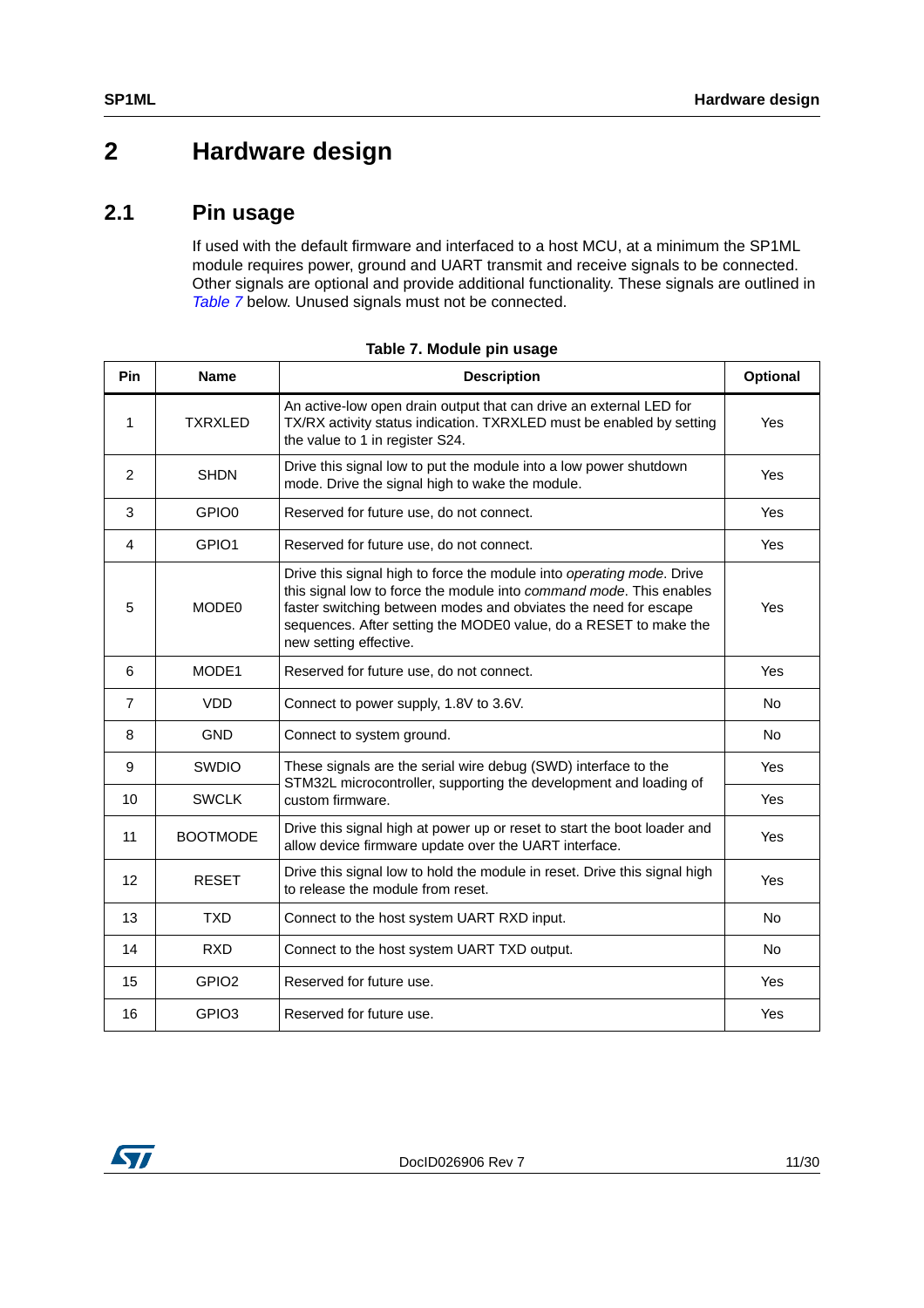## <span id="page-11-0"></span>**2.2 Typical application circuit**

In a typical application the SP1ML module is connected to a host MCU using a standard UART, with transmit and receive signals. This is illustrated in *[Figure 4](#page-11-3)*.

<span id="page-11-3"></span>



#### <span id="page-11-1"></span>**Optional functionality**

- 1. When the TXRX\_LED (S24) configuration register (see [Table 10](#page-18-0)) is set to 1, the TXRXLED signal is an active-low open drain output that can be used to drive an external LED for status indication when data is sent or received.
- 2. The MODE0 signal provides a hardware method for switching between command and operating modes. The SHDN signal allows the module to be placed into a low power shutdown mode and woken up again.
- 3. The BOOTMODE AND RESET signals should be connected if module firmware will need to be updated over the UART interface.
- 4. To support custom module firmware, the serial wire debug signals need to be accessible for programming and debugging.

#### <span id="page-11-2"></span>**2.3 Layout guidelines**

The application PCB requires a flooded ground plane. Care must be taken to ensure there are no traces or ground planes under the area surrounding the antenna, with the exception

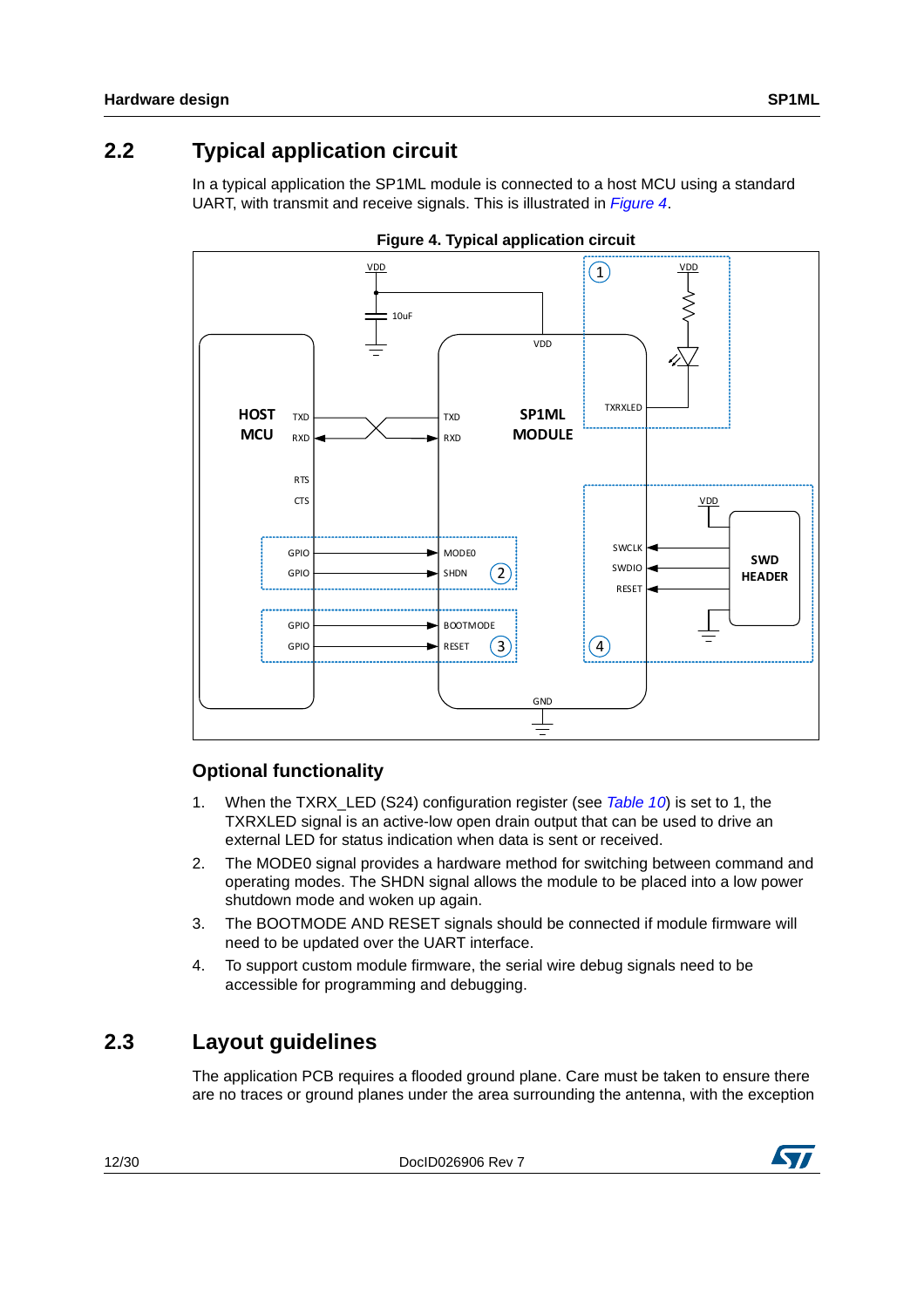of minimal width traces from pins 1, 2, 3, 4, 13 and 14 of the module if these are used. It is appropriate to place the module toward the edge of the PCB with no traces or ground planes from the antenna to the board edge.

<span id="page-12-0"></span>

**Figure 5. Layout guidelines**

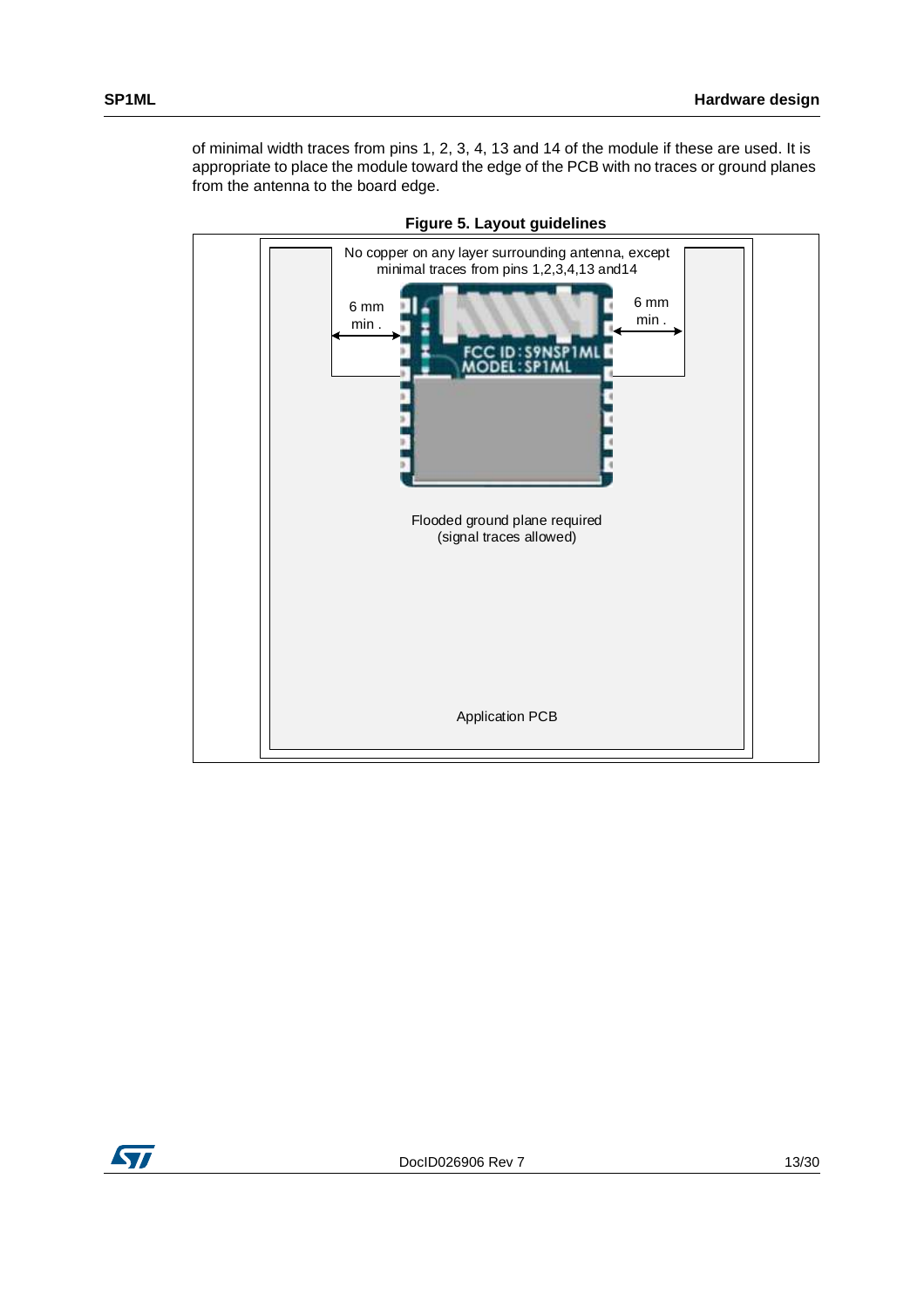#### <span id="page-13-0"></span>**2.4 Recommended footprint**

<span id="page-13-3"></span>

#### <span id="page-13-1"></span>**2.5 Module reflow installation**

The SP1ML is a surface mount module supplied on a 16-pin, 4-layer PCB. The final assembly recommended reflow profile is indicated below, based on IPC/JEDEC JSTD-020C, July 2004 recommendations.

|  | Table 8. Soldering profile |  |
|--|----------------------------|--|
|  |                            |  |

<span id="page-13-2"></span>

| <b>Profile feature</b>                                                 | Lead-free assembly |
|------------------------------------------------------------------------|--------------------|
| Average ramp-up rate $(TSMAX$ to $TP)$                                 | 3 °C/sec max       |
| Preheat:                                                               |                    |
| $-$ Temperature min. (T <sub>S</sub> min.)                             | 150 $\degree$ C    |
| - Temperature max. $(T_S \text{ max.})$                                | 200 °C             |
| $-$ Time (t <sub>s</sub> min. to t <sub>s</sub> max.)(t <sub>s</sub> ) | 60-100 sec         |

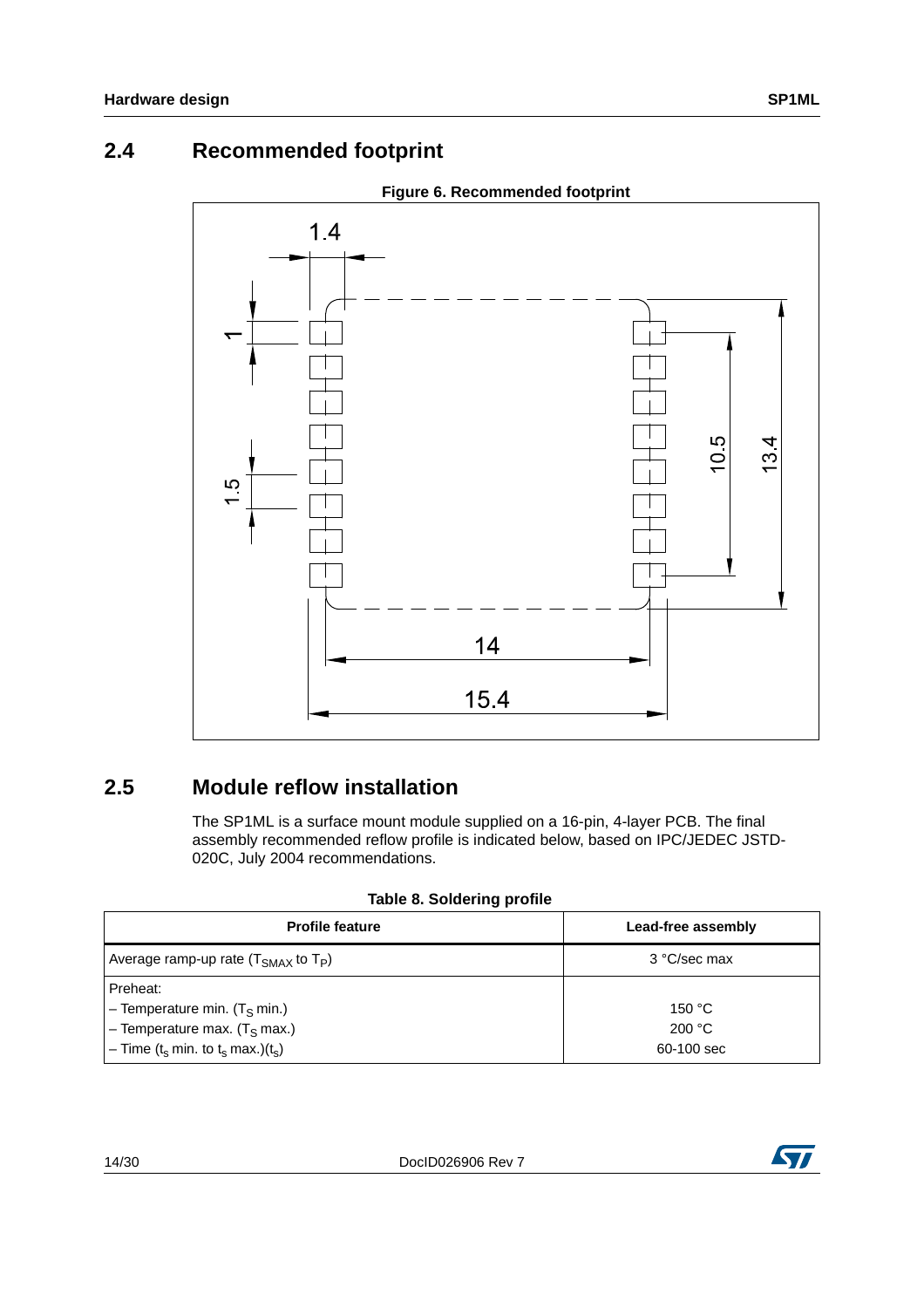| Table 8. Soldering profile (continued)              |                    |  |
|-----------------------------------------------------|--------------------|--|
| <b>Profile feature</b>                              | Lead-free assembly |  |
| Time maintained above:                              |                    |  |
| $-$ Temperature T <sub>1</sub>                      | 217 °C             |  |
| $-$ Temperature T <sub>1</sub>                      | 60-70 sec          |  |
| Peak temperature $(T_P)$                            | 240 $^{\circ}$ C   |  |
| Time within 5 °C of actual peak temperature $(T_P)$ | $10-20$ sec        |  |
| Ramp-down rate                                      | 6 °C/sec           |  |
| Time from 25 °C to peak temperature                 | 8 minutes max.     |  |



<span id="page-14-0"></span>

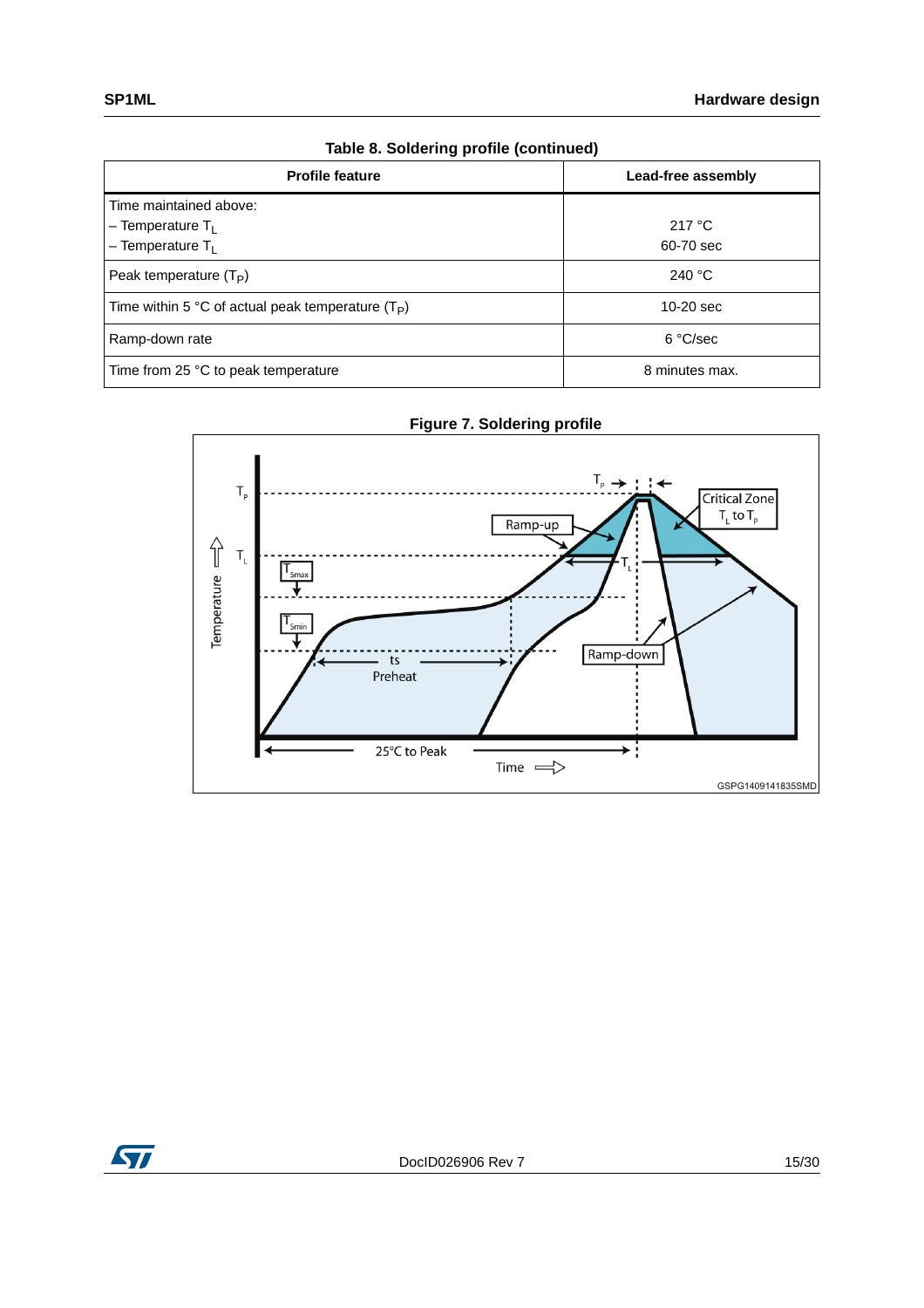## <span id="page-15-0"></span>**3 Module operation**

The SP1ML module is provided with firmware that supports wireless serial cable replacement. There are two operational modes, command mode and operating mode. The command mode allows module configuration and status interrogation using an extended 'AT' style command set. In operating mode the module serves its primary purpose as a wireless transceiver. Following power-up or reset, the module starts in operating mode with the current configuration loaded from EEPROM.

#### <span id="page-15-1"></span>**3.1 Operating mode**

In operating mode, data received from the host on the UART interface will be wirelessly transmitted by the SPIRIT1 radio using the current configuration settings for frequency, data rate, modulation and output power. Conversely, any data received by the SPIRIT1 that meets the configured filtering criteria will be output to the UART interface.

Care must be taken to ensure that the escape sequence to enter command mode does not occur in the data stream sent by the host to the UART interface.

#### <span id="page-15-2"></span>**3.2 Command mode**

In command mode, the module will accept commands to configure module settings and interrogate module status. To enter command mode, the '+++' escape sequence is issued to the module from operating mode. The escape sequence should be preceded by minimum delay of 500 milliseconds where no other data is transmitted. The three '+' characters of the sequence must be sent within 500 milliseconds of each other. The module issues the response 'OK' if command mode is entered successfully.

Commands issued to the module are in 'AT' style format, and use ASCII characters, starting with 'A' and 'T', then one or more characters for the specific command, followed by any additional command specific data and terminated with a carriage return <CR>.

The delay between each consecutive character of a command must be less than 8 seconds, else the module will time out and discard any characters already received.

If the module receives an invalid command, it will send the 'ERROR' response. All responses issued by the module are terminated with a line feed and carriage return, <LF><CR>.

#### <span id="page-15-3"></span>**3.3 Command reference**

[Table 9: Command reference](#page-16-0) provides a summary of the AT commands available for module configuration. A detailed description of each command is provided following the list.

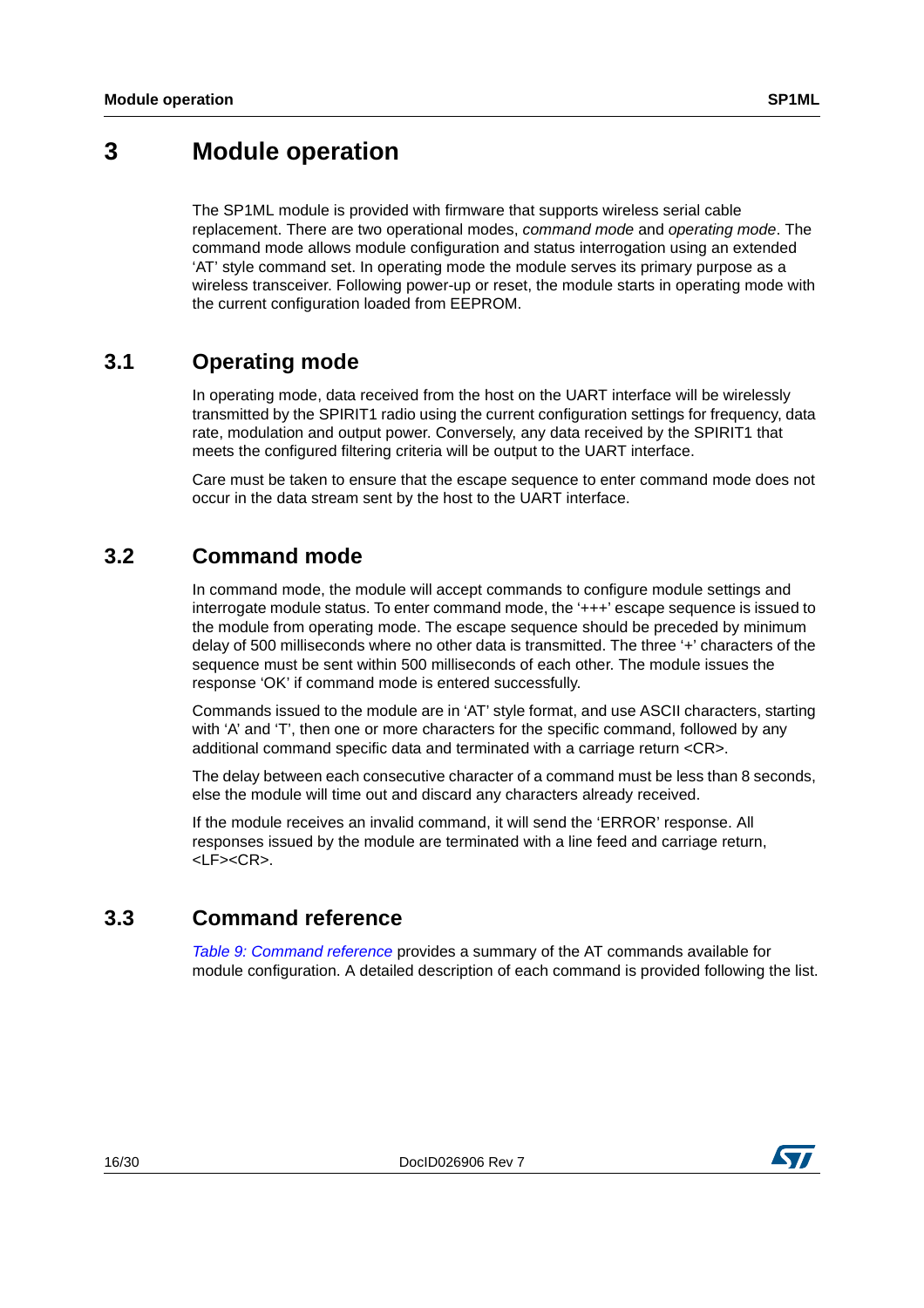<span id="page-16-0"></span>

| Command    | <b>Description</b>                                                                                                                                                                                                                                                                                                                                                                                                                           |  |  |
|------------|----------------------------------------------------------------------------------------------------------------------------------------------------------------------------------------------------------------------------------------------------------------------------------------------------------------------------------------------------------------------------------------------------------------------------------------------|--|--|
| <b>ATO</b> | <b>Enter operating mode</b><br>This command is issued to exit command mode and enter operating mode where the<br>module fulfills its primary purpose as a wireless transceiver using the current configuration.<br>Response: OK                                                                                                                                                                                                              |  |  |
| AT/V       | Read module version information<br>Reports the module hardware and firmware version information.<br>Response:<br>SP1ML-xxx HW:Vy FW:Vy.zz<br>Where xxx is 868 or 915, y is a single digit major version number and zz is a double digit<br>minor version number.                                                                                                                                                                             |  |  |
| ATIn       | Read an information register<br>Reads the current value from an information register, where n is the information register<br>number.<br>See information registers table.<br>Response:<br><register number="">:<register name="">=<value><br/><b>ERROR PARAM</b> if an invalid register is specified.</value></register></register>                                                                                                           |  |  |
| ATSnn?     | Read a configuration register<br>Reads the current value from a configuration register, where nn is the configuration register<br>number.<br>See configuration registers section.<br>Response:<br><register number="">:<register name="">=<value><br/><b>ERROR PARAM</b> if an invalid register number is specified.</value></register></register>                                                                                           |  |  |
| ATSnn=x    | Write a configuration register<br>Writes a new value to a configuration register, where nn is the configuration register number<br>and x is the value. The new configuration will be in effect until the next module reset.<br>See configuration registers section.<br>Response: OK if the value is written successfully.<br>ERROR PARAM if an invalid register number is specified.<br><b>ERROR VALUE</b> if an invalid value is specified. |  |  |
| AT/S       | <b>Read all configuration registers</b><br>Reads the current values of all configuration registers.<br>See the configuration registers section.<br>Response: (one line for each register)<br><register number="">:<register name="">=<value></value></register></register>                                                                                                                                                                   |  |  |
| AT/C       | Store the current configuration<br>Stores the current module configuration registers. The stored configuration will be reloaded<br>anytime the module is reset.<br>Response: OK if the configuration is stored successfully.<br><b>ERROR</b> if storing the configuration failed.                                                                                                                                                            |  |  |

#### **Table 9. Command reference**

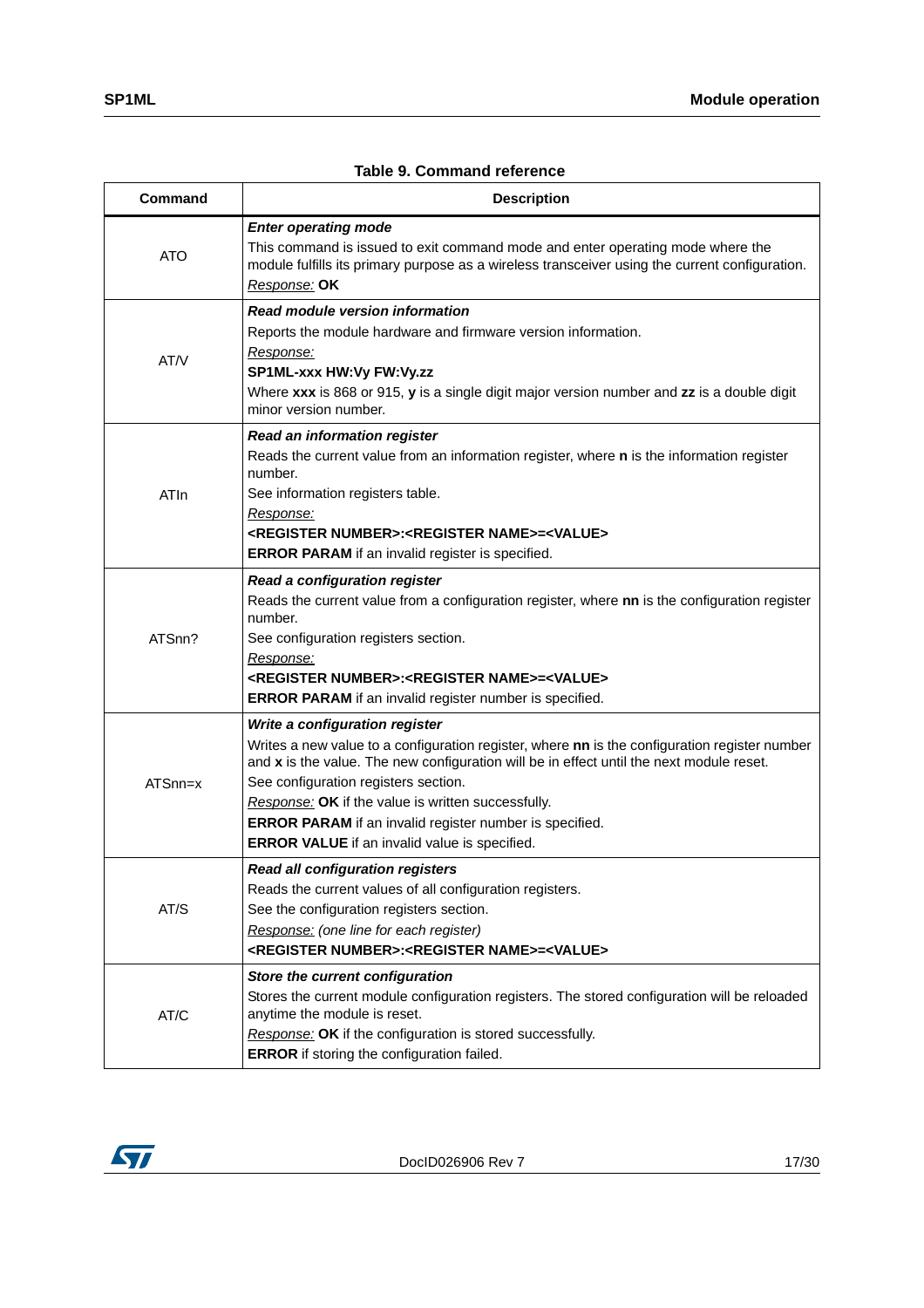| <b>Command</b> | <b>Description</b>                                                                                                                                                                                                                                                                                                                                                    |
|----------------|-----------------------------------------------------------------------------------------------------------------------------------------------------------------------------------------------------------------------------------------------------------------------------------------------------------------------------------------------------------------------|
| <b>ATR</b>     | Reset configuration to the default values<br>This command resets all module configuration registers to their factory default values.<br>Response: OK<br><b>ERROR</b> if resetting the configuration failed.                                                                                                                                                           |
| <b>ATZ</b>     | <b>Restart the module</b><br>Restarts the module and reloads the current configuration. This generates a soft reset of the<br>microcontroller and start execution of the firmware from the reset vector.<br>Response: OK                                                                                                                                              |
| AT/SRnn?       | Read a SPIRIT1 radio register<br>Reads the current value from a SPIRIT1 radio register, where nn is the two digit<br>hexadecimal register address.<br><u>Response:</u><br><address>=<value><br/>ERROR PARAM if an invalid register number is specified.<br/><b>ERROR</b> if reading the register failed.</value></address>                                            |
| AT/SRnn=xx     | Write a SPIRIT1 radio register<br>Writes a new value to a SPIRIT1 radio register, where nn is the two digit hexadecimal<br>register address and xx is the two digit hexadecimal value to write.<br>Response: OK<br><b>ERROR PARAM</b> if an invalid register number is specified.<br><b>ERROR</b> if writing the register failed.                                     |
| AT/Tn          | Set RF test mode<br>Set the RF test mode, where <b>n</b> is the test mode number from one of the following options:<br>$0 =$ Disable RF test mode.<br>1 = Pseudorandom binary sequence RF test mode (PN9).<br>2 = Continuous wave RF test mode (CW).<br>Response: OK if the test mode is set successfully<br>ERROR PARAM if an invalid test mode number is specified. |

#### **Table 9. Command reference (continued)**

#### <span id="page-17-0"></span>**3.4 Configuration registers**

The configuration registers contain the radio, packet and general configuration settings for the module. They are read and written in command mode. [Table 10](#page-18-0) details each configuration register.



## ST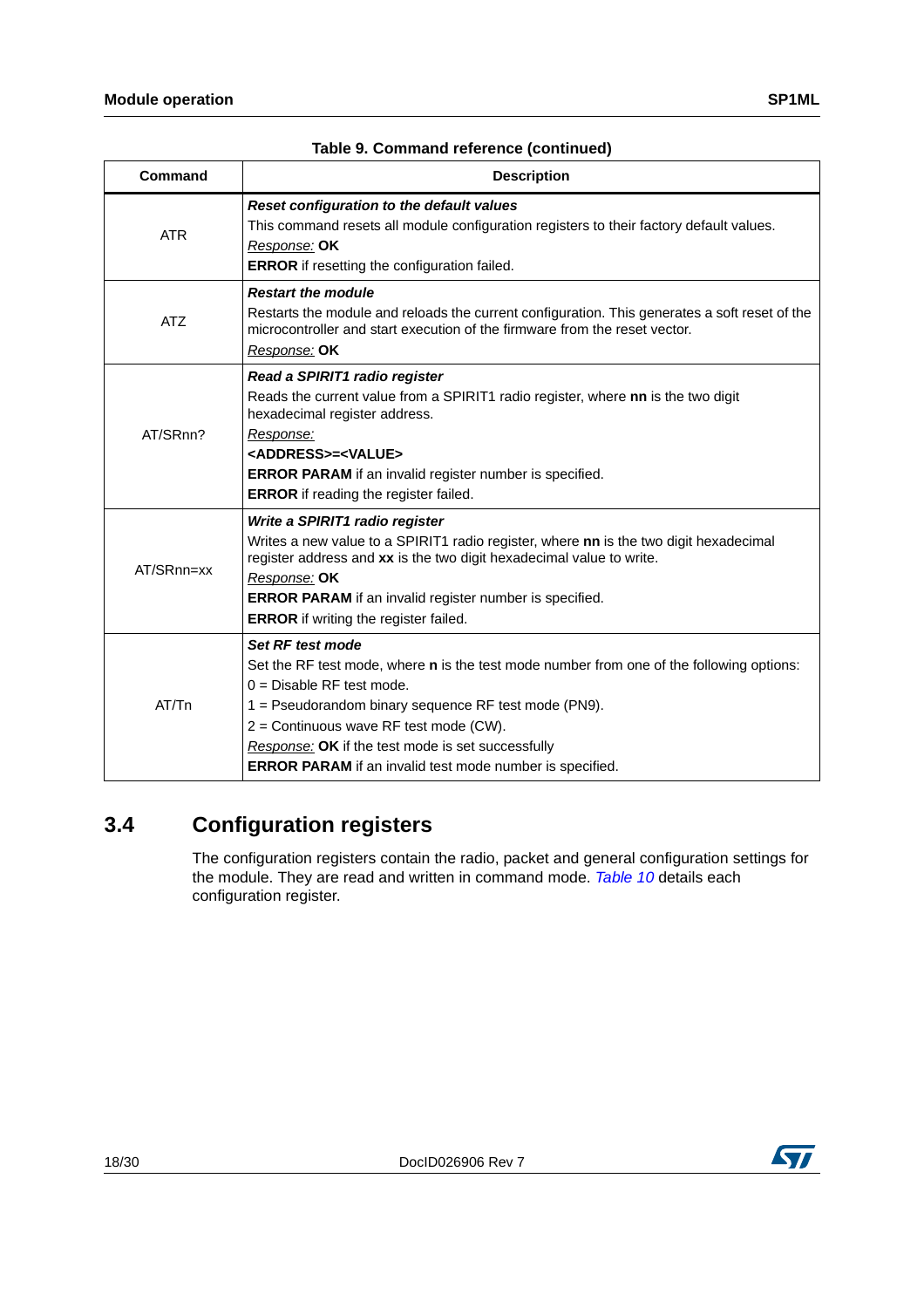<span id="page-18-0"></span>

| #               | Name              | <b>Description</b>                                                                                                                                                                                                                     |
|-----------------|-------------------|----------------------------------------------------------------------------------------------------------------------------------------------------------------------------------------------------------------------------------------|
| <b>S00</b>      | BAUD_RATE         | General: Baud rate of the UART interface in bps. The baud rate is<br>stored when the configuration is stored.<br>Values:<br>Most standard baud rates from 9600 to 921600.<br>Default: 115200                                           |
| S01             | <b>FREQUENCY</b>  | Radio: Frequency in Hz.<br>Values:<br>Must be within the operating frequency range of the module.<br>Default:<br>868000000 (for SP1ML-868)<br>915000000 (for SP1ML-915)                                                                |
| S <sub>02</sub> | DATA_RATE         | Radio: Data rate in bps. The data rate for OOK and ASK modulation<br>schemes is limited to 250000bps.<br>Values:<br>From 1000 to 500000<br>Default: 38400                                                                              |
| S <sub>03</sub> | <b>MODULATION</b> | Radio: Modulation scheme.<br>Values:<br>$0 = 2-FSK$<br>$1 = GFSK05$<br>$2 = GFSK1$<br>$3 =$ GMSK<br>$4 = OOK$<br>$5 = ASK$<br>Default: 0                                                                                               |
| S04             | OUTPUT_POWER      | Radio: Output power in dBm.<br>Values: -34 to +11.6<br>Default: +11.6                                                                                                                                                                  |
| S <sub>05</sub> | FREQ_DEVIATION    | Radio: Frequency deviation in kHz.<br>Values: Up to 732<br>Default: 20                                                                                                                                                                 |
| S06             | RX_FILTER         | Radio: RX digital filter cutoff frequency in kHz.<br>Values: Up to 769<br>Default: 100                                                                                                                                                 |
| S07             | CS_MODE           | Radio: Carrier sense mode.<br>Values:<br>$0 =$ Static sensing<br>1 = Dynamic sensing with 6 dB dynamic threshold<br>2 = Dynamic sensing with 12 dB dynamic threshold<br>3 = Dynamic sensing with 18 dB dynamic threshold<br>Default: 0 |

**Table 10. Configuration registers**

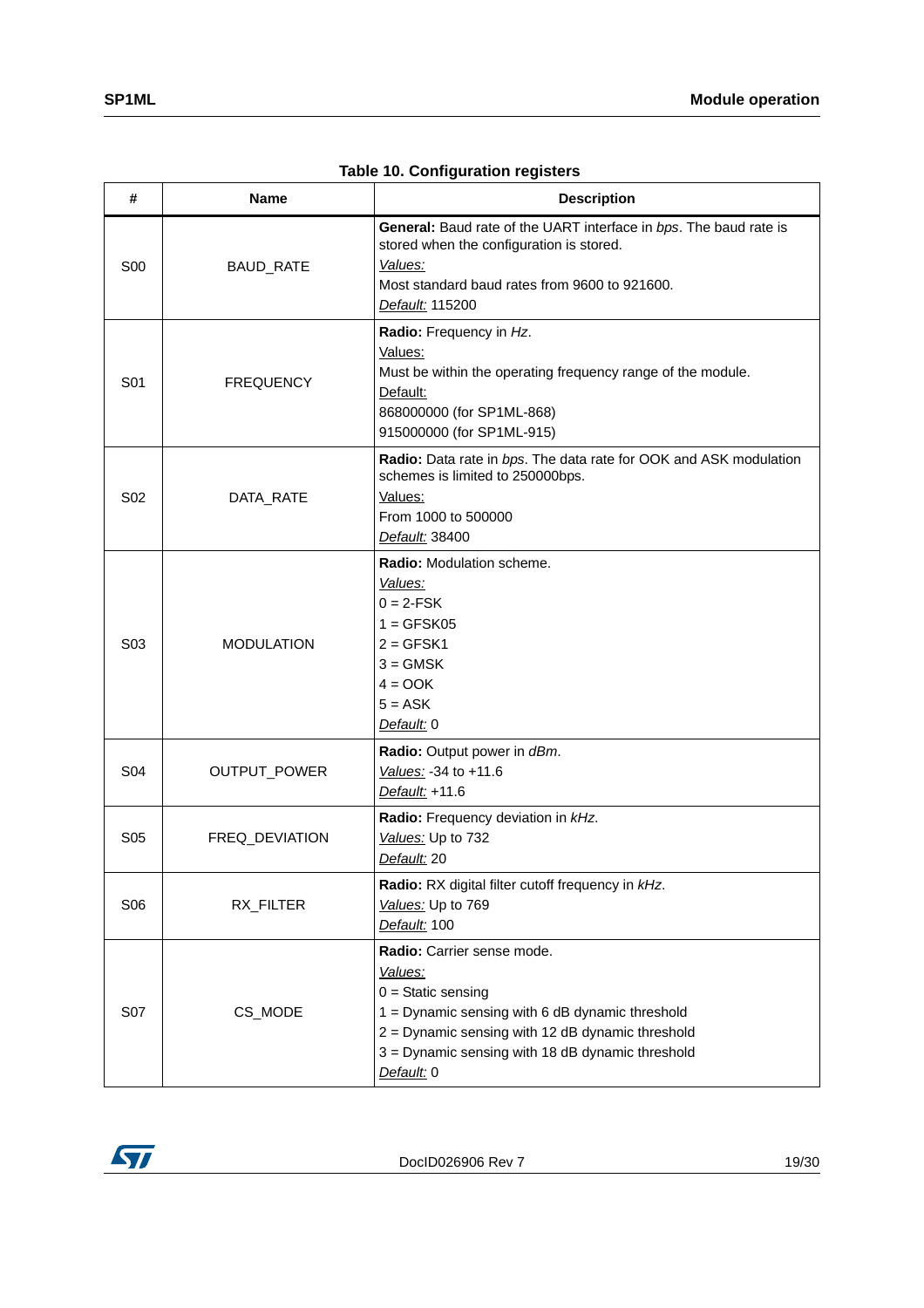| #               | <b>Name</b>      | <b>Description</b>                                                                                                                                                                                              |
|-----------------|------------------|-----------------------------------------------------------------------------------------------------------------------------------------------------------------------------------------------------------------|
| <b>S08</b>      | RSSI_THRESHOLD   | Radio: Carrier sense RSSI threshold in dBm.<br>Values: -130 to -3<br>Default: -130                                                                                                                              |
| S <sub>09</sub> | PREAMBLE_LEN     | Packet: Preamble length in bytes.<br>Values: 1 to 32 bytes.<br>Default: 8                                                                                                                                       |
| S <sub>10</sub> | SYNC_LENGTH      | Packet: Sync length in bytes.<br>Values: 1 to 4<br>Default: 4                                                                                                                                                   |
| S <sub>11</sub> | SYNC_VALUE       | Packet: 32-bit sync value.<br>Values: Any 32-bit hexadecimal value.<br>Default: 0x88888888                                                                                                                      |
| S <sub>12</sub> | CRC_MODE         | Packet: CRC mode.<br>Values:<br>$1 = \text{POLY}_0 \times 07$<br>$2 = POLY_0x8005$<br>$3 = POLY_0x1021$<br>$4 = POLY_0x864CFB$<br>Default: 2                                                                    |
| S <sub>13</sub> | <b>WHITENING</b> | Packet: Data whitening mode.<br>Values:<br>$0 = Disabled$<br>$1 =$ Enabled<br>Default: 1                                                                                                                        |
| S <sub>14</sub> | <b>FEC</b>       | <b>Packet:</b> Forward error correction.<br>Values:<br>$0 = Disabled$<br>$1 =$ Enabled<br>Default: 0                                                                                                            |
| S <sub>15</sub> | SOURCE_ADDR      | Address: The 8-bit address for the module, used to indicate the<br>source of transmitted packets and for destination filtering of received<br>packets.<br>Values: Any 8-bit hexadecimal value.<br>Default: 0x00 |
| S <sub>16</sub> | DESTINATION_ADDR | Address: The 8-bit destination address, used to indicate the<br>destination for transmitted packets and for source filtering of received<br>packets.<br>Values: Any 8-bit hexadecimal value.<br>Default: 0xff   |
| S <sub>17</sub> | MULTICAST_ADDR   | Address: The 8-bit multicast address, used for multicast filtering on<br>received packets.<br>Values: Any 8-bit hexadecimal value.<br>Default: 0xee                                                             |

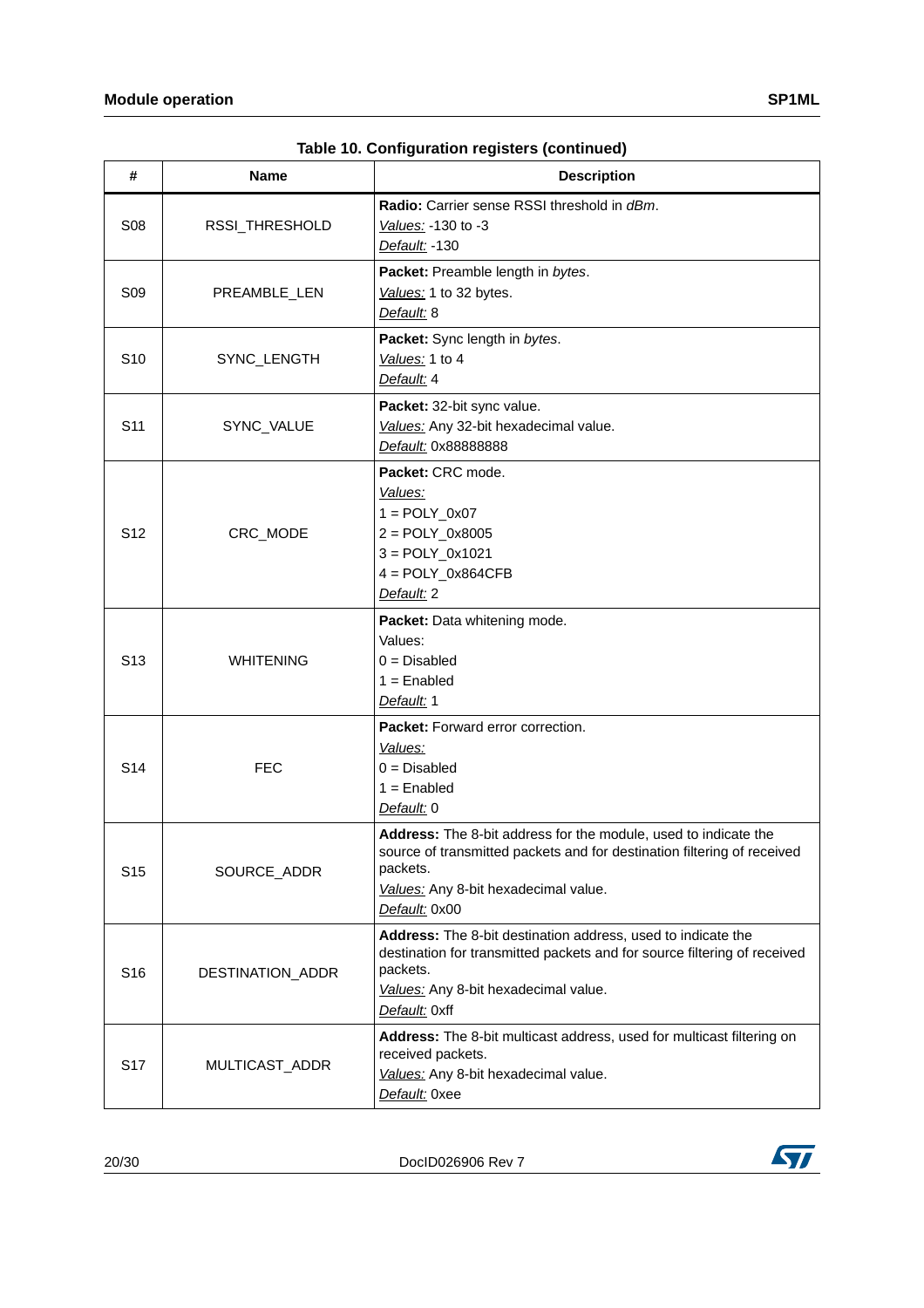| #               | Name               | <b>Description</b>                                                                                                                                                                                                                                                   |
|-----------------|--------------------|----------------------------------------------------------------------------------------------------------------------------------------------------------------------------------------------------------------------------------------------------------------------|
| S <sub>18</sub> | BROADCAST_ADDR     | Address: The 8-bit broadcast address, used for broadcast filtering on<br>received packets.<br>Values: Any 8-bit hexadecimal value.<br>Default: 0xff                                                                                                                  |
| S <sub>19</sub> | FILTER_CRC         | Address: Filter packets that have an invalid CRC.<br>Values:<br>$0 = Disabeled$ , $1 = Enabled$<br>Default: 0                                                                                                                                                        |
| S20             | FILTER_SOURCE      | Address: Filter packets that do not have a source address that<br>matches the address specified in register S16.<br>Values:<br>$0 = Disabeled$ , 1 = Enabled<br>Default: 0                                                                                           |
| S <sub>21</sub> | FILTER_DESTINATION | Address: Filter packets that do not have a destination address that<br>matches the modules source address specified in register S15.<br>Values:<br>$0 = Disabled$ , $1 = Enabled$<br>Default: 0                                                                      |
| S <sub>22</sub> | FILTER_MULTICAST   | Address: Filter packets that do not have a destination address that<br>matches the multicast address in specified in register S17.<br>Values:<br>$0 = Disabeled$ , $1 = Enabled$<br>Default: 0                                                                       |
| S <sub>23</sub> | FILTER_BROADCAST   | Address: Filter packets that do not have a destination address that<br>matches the broadcast address in specified in register S18.<br>Values:<br>$0 = Disabeled$ , $1 = Enabled$<br>Default: 0                                                                       |
| S <sub>24</sub> | TXRX_LED           | General: Enable or disable the TX/RX LED output on module pin 1.<br>When enabled, the LED output will be flashed when data is sent or<br>received by the radio.<br>Values:<br>$0 = Disabeled$ , 1 = Active-Low Open Drain Output, 2 = Push Pull Output<br>Default: 0 |
| S <sub>26</sub> | ESCAPE_SEQ         | General: Enable or disable the '+++' escape sequence used to enter<br>command mode. This configuration is never stored and will be enabled<br>at module reset.<br>Values:<br>$0 = Disabeled$ , $1 = Enabled$<br>Default: 1                                           |

**Table 10. Configuration registers (continued)**

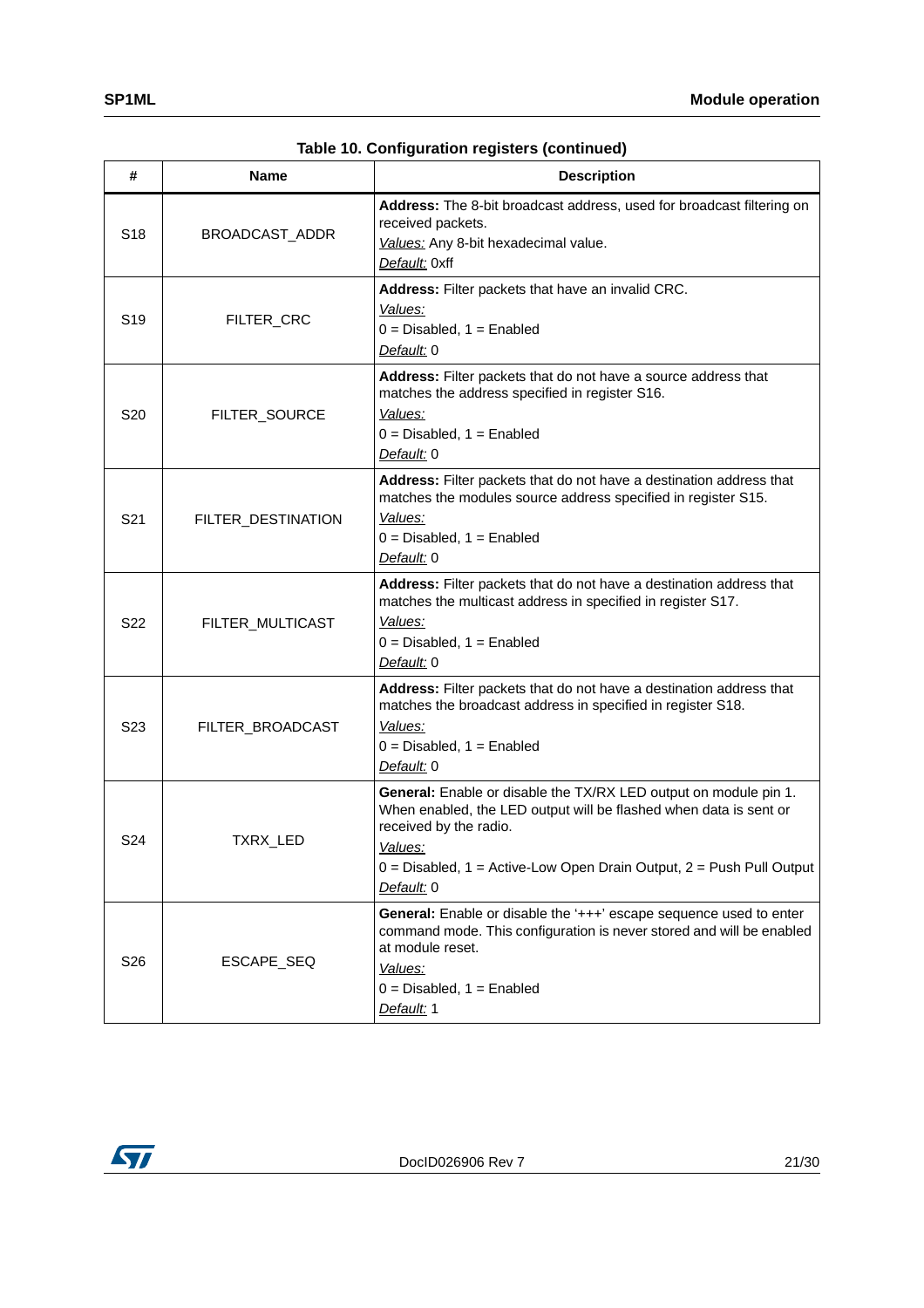| #               | <b>Name</b>      | <b>Description</b>                                                                                                                       |
|-----------------|------------------|------------------------------------------------------------------------------------------------------------------------------------------|
| S <sub>27</sub> | Source FILT MASK | Address: An 8-bit source filter mask, used when source filtering is<br>enabled.<br>Values: Any 8-bit hexadecimal value.<br>Default: 0x00 |
| S <sub>28</sub> | PAYLOAD SIZE     | Packet: Packet payload size in bytes.<br>Values: 1 to 96<br>Default: 32                                                                  |

**Table 10. Configuration registers (continued)**

## <span id="page-21-0"></span>**3.5 Information registers**

<span id="page-21-2"></span>

| #             | <b>Name</b>  | <b>Description</b>                  |
|---------------|--------------|-------------------------------------|
| 10            | <b>PER</b>   | Packet error rate (%).              |
| $\mathsf{I}$  | <b>RSSI</b>  | Received signal strength indicator. |
| 12            | LQI          | Link quality indicator.             |
| 13            | <b>PQI</b>   | Preamble quality indicator.         |
| $\mathsf{I}4$ | SQI          | Synchronization quality indicator.  |
| 15            | PACKET COUNT | Count of packets received.          |
| 16            | PACKETS_LOST | Count of packets lost.              |

#### **Table 11. Information registers**

#### <span id="page-21-1"></span>**3.6 Example command sequence**

[Table 12](#page-21-3) shows a typical command sequence to enter command mode, issue AT commands to configure settings of the SPIRIT1 radio and then exit back to operating mode.

<span id="page-21-3"></span>

| <b>Host command</b>          | <b>Module response</b>   | <b>Description</b>                                                      |  |
|------------------------------|--------------------------|-------------------------------------------------------------------------|--|
| $^{+++}$                     | $OK < l$ $F > < C$ R $>$ | Escape sequence to put module into command mode<br>from operating mode. |  |
| ATS02=38400                  | OK < LF > < CR           | Set the radio data rate to 38400 bps.                                   |  |
| $ATS03=2$                    | OK < LF > < CR           | Set the modulation scheme to GFSK1.                                     |  |
| $ATSO4=+8$                   | $OK < l$ $F > < C$ R $>$ | Set the output power to +8 dBm.                                         |  |
| AT/C                         | $OK < l$ $F > < C$ R $>$ | Write configuration to EEPROM.                                          |  |
| OK < LF > < CR<br><b>ATO</b> |                          | Return to operating mode.                                               |  |

|  | Table 12. Example configuration AT sequence |  |
|--|---------------------------------------------|--|
|  |                                             |  |

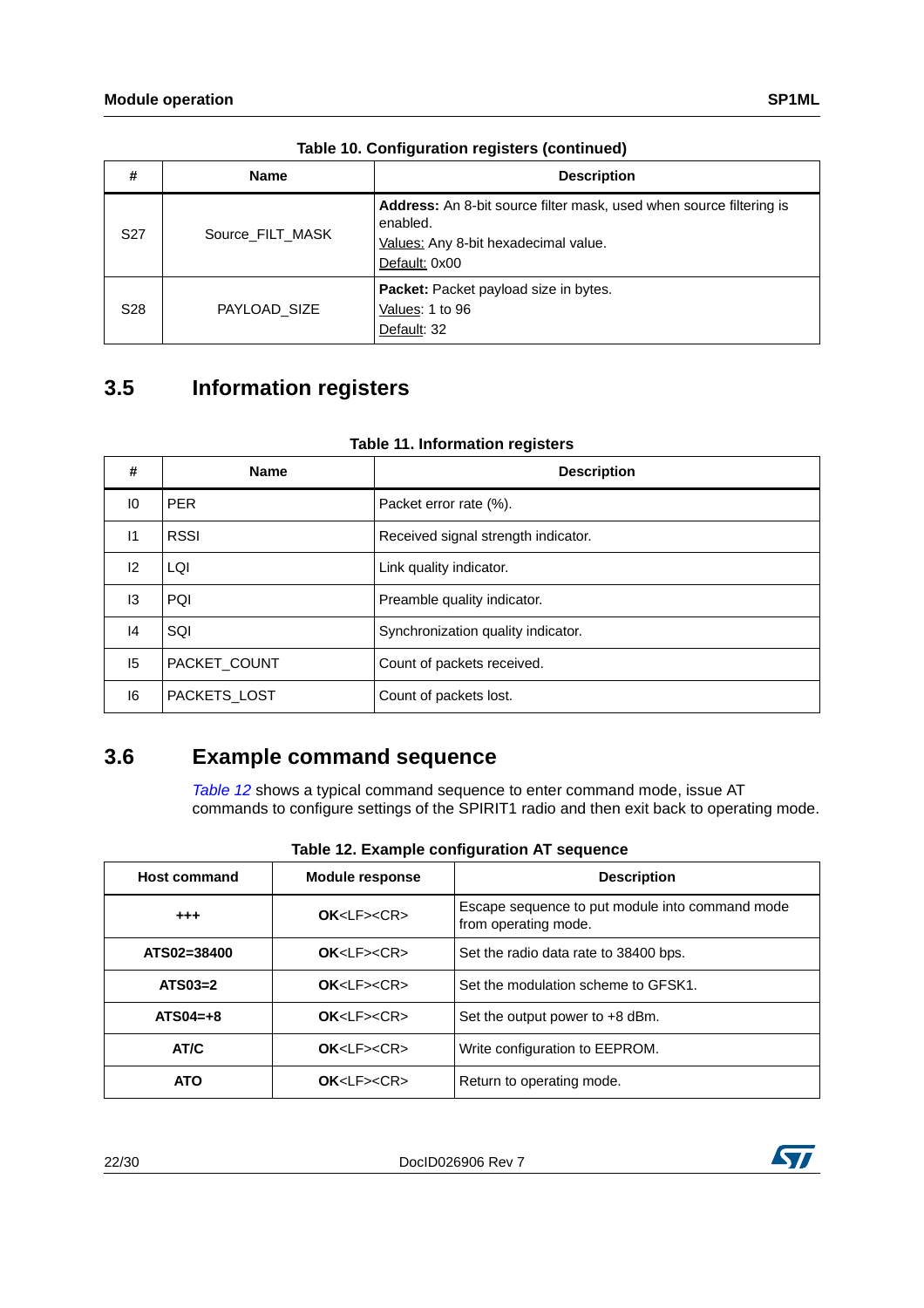# <span id="page-22-0"></span>**4 ECOPACK®**

In order to meet environmental requirements, ST offers these devices in different grades of ECOPACK<sup>®</sup> packages, depending on their level of environmental compliance. ECOPACK<sup>®</sup> specifications, grade definitions and product status are available at: [www.st.com](http://www.st.com). ECOPACK® is an ST trademark.

# <span id="page-22-1"></span>**5 Package mechanical data**

<span id="page-22-2"></span>

**Figure 8. Package mechanical data**

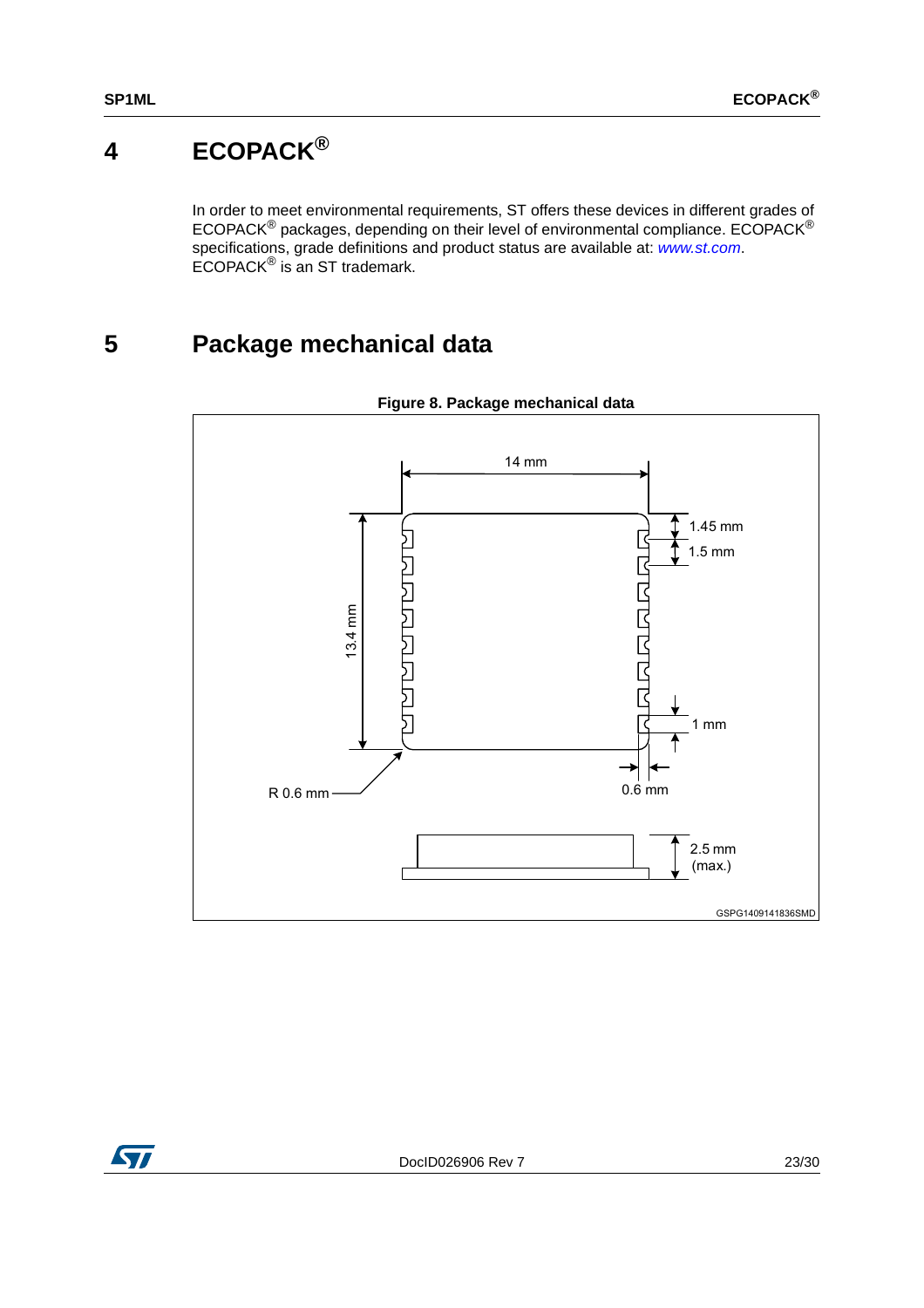## <span id="page-23-0"></span>**6 Regulatory compliance**

#### <span id="page-23-1"></span>**6.1 CE certification**

The module has been certified in accordance with the following standards:

EN 300 220-2 V2.4.1 EN 301 489-01 V1.9.2 EN 301 489-03 V1.4.1

#### <span id="page-23-2"></span>**6.2 FCC certification**

This module has been tested and found to comply with the FCC part 15 rules. These limits are designed to provide reasonable protection against harmful interference in approved installations. This equipment generates, uses, and can radiate radio frequency energy and, if not installed and used in accordance with the instructions, may cause harmful interference to radio communications.

However, there is no guarantee that interference may not occur in a particular installation.

This device complies with part 15 of the FCC rules. Operation is subject to the following two conditions: (1) This device may not cause harmful interference, and (2) this device must accept any interference received, including interference that may cause undesired operation.

Modifications or changes to this equipment not expressly approved by STMicroelectronics may render void the user's authority to operate this equipment.

#### **Modular approval**

FCC ID: S9NSP1ML

In accordance with FCC part 15, the SP1ML-915 is listed as a modular transmitter device.

This module is evaluated for stand-alone use only. Finished products incorporating multiple transmitters must comply with collocation and RF exposure requirements in accordance with FCC multi-transmitter product procedures. Collocated transmitters operating in portable RF exposure conditions (e.g. <20 cm from persons including but not limited to body-worn and hand-held devices) may require separate approval.

## <span id="page-23-3"></span>**6.3 Labeling instructions**

When integrating the SP1ML-915 into the final product, the OEM must ensure that the FCC labeling requirements are satisfied. A statement must be included on the exterior of the final product which indicates the product includes a certified module. The label should state the following (or similar wording that conveys the same meaning):

Contains FCC ID: S9NSP1ML

**OR**

This product contains FCC ID: S9NSP1ML



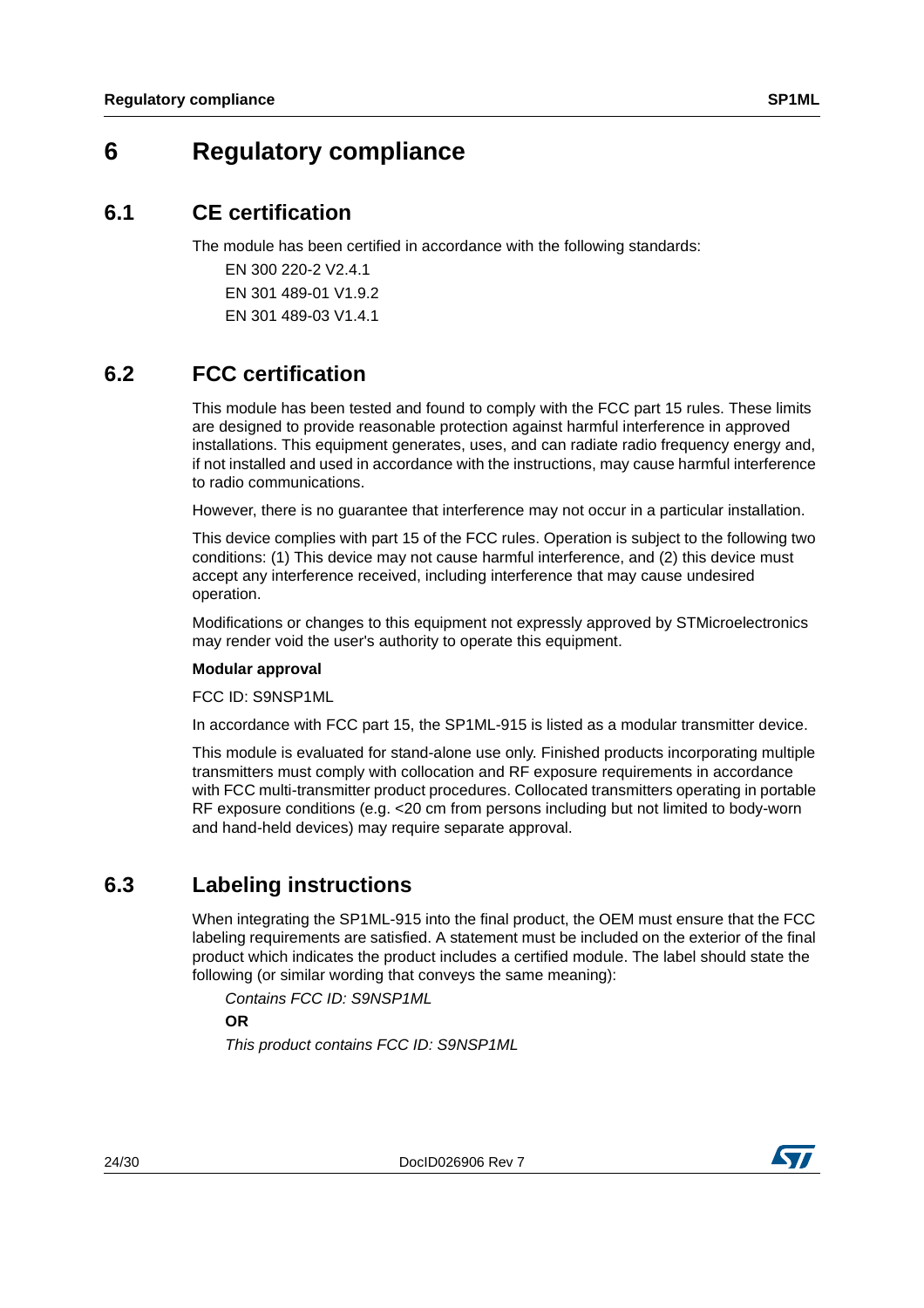The OEM must include the following statements on the exterior of the final product unless the product is too small (e.g. less than  $4 \times 4$  inches):

This device complies with Part 15 of the FCC Rules. Operation is subject to the following two conditions: (1) this device may not cause harmful interference, and (2) this device must accept any interference received, including any interference that may cause undesired operation.

#### <span id="page-24-0"></span>**6.4 Product manual instructions**

This section applies to OEM final products containing the SP1ML-915 module, subject to FCC compliance. The final product manual must contain the following statement (or a similar statement that conveys the same meaning):

WARNING: Changes or modifications not expressly approved by the party responsible for compliance could void the user's authority to operate the equipment

In cases where an OEM seeks Class B (residential) limits for the final product, the following statement must be included in the final product manual:

NOTE: This equipment has been tested and found to comply with the limits for a Class B digital device, pursuant to part 15 of the FCC Rules. These limits are designed to provide reasonable protection against harmful interference in a residential installation. This equipment generates, uses and can radiate radio frequency energy and, if not installed and used in accordance with the instructions, may cause harmful interference to radio communications. However, there is no guarantee that interference will not occur in a particular installation. If this equipment does cause harmful interference to radio or television reception, which can be determined by turning the equipment off and on, the user is encouraged to try to correct the interference by one or more of the following measures:

- Reorient or relocate the receiving antenna.
- Increase the separation between the equipment and receiver.
- Connect the equipment into an outlet on a circuit different from that to which the receiver is connected.
- Consult the dealer or an experienced radio/TV technician for help.

In cases where an OEM seeks the lesser category of a Class A digital device for the final product, the following statement must be included in the final product manual:

NOTE: This equipment has been tested and found to comply with the limits for a Class A digital device, pursuant to part 15 of the FCC Rules. These limits are designed to provide reasonable protection against harmful interference when the equipment is operated in a commercial environment. This equipment generates, uses, and can radiate radio frequency energy and, if not installed and used in accordance with the instruction manual, may cause harmful interference to radio communications. Operation of this equipment in a residential area is likely to cause harmful interference in which case the user will be required to correct the interference at his expense.

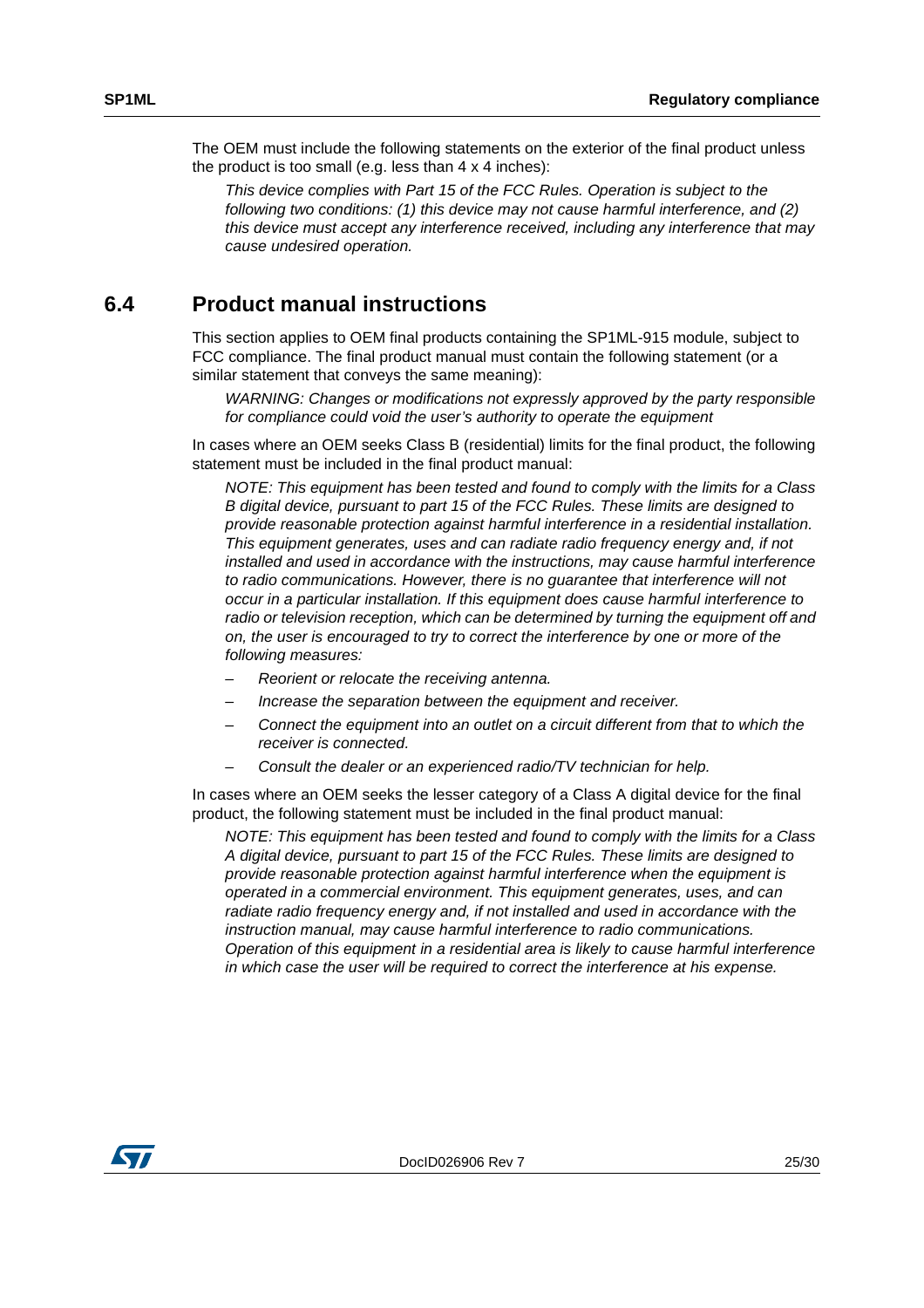## <span id="page-25-0"></span>**7 Module traceability and marking**

The standard top-side laser label contains the following information:

- FCC ID: "S9NSP1ML". FCC certification information, valid only for SP1ML-915 product family.
- Model: "MODEL: SP1ML". Product family identification, SP1ML-868 or SP1ML-915.

<span id="page-25-1"></span>

**Figure 9. SP1ML top side**

Each module is univocally identified by serial number stored in a 2D data matrix laser marked on the bottom side of the module itself.

<span id="page-25-2"></span>

#### **Figure 10. SP1ML bottom side**

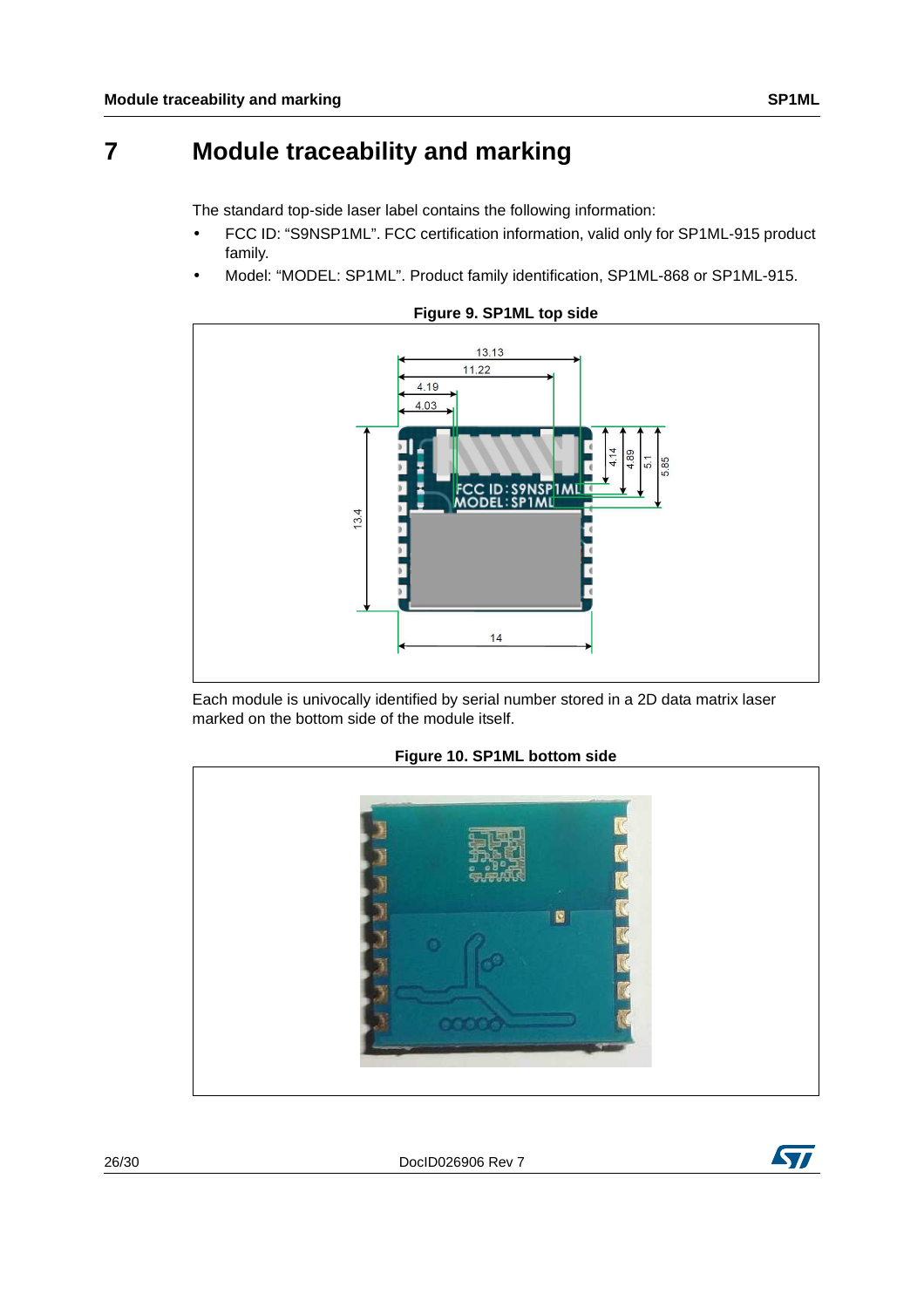The figure below shows the standard bottom-side QR-code laser marking.

#### **Figure 11. SP1ML QR-code laser marking**

<span id="page-26-1"></span>

The serial number has the following format: WW YY K PP NNN

where:

- WW Production week
- YY Production year
- K Product ID (refer to [Table 13](#page-26-0) below)
- PP internal ST use only
- NNN internal ST use only

#### **Table 13. Module Product ID**

<span id="page-26-0"></span>

| <b>Product family identification</b> |
|--------------------------------------|
| SPSGRF-868                           |
| SPSGRF-915                           |

Each module bulk package is identified by a bulk ID.

The Bulk ID and module 2D data matrix are linked by a reciprocal traceability link.

The module 2D data matrix traces the lot number of any raw material used.

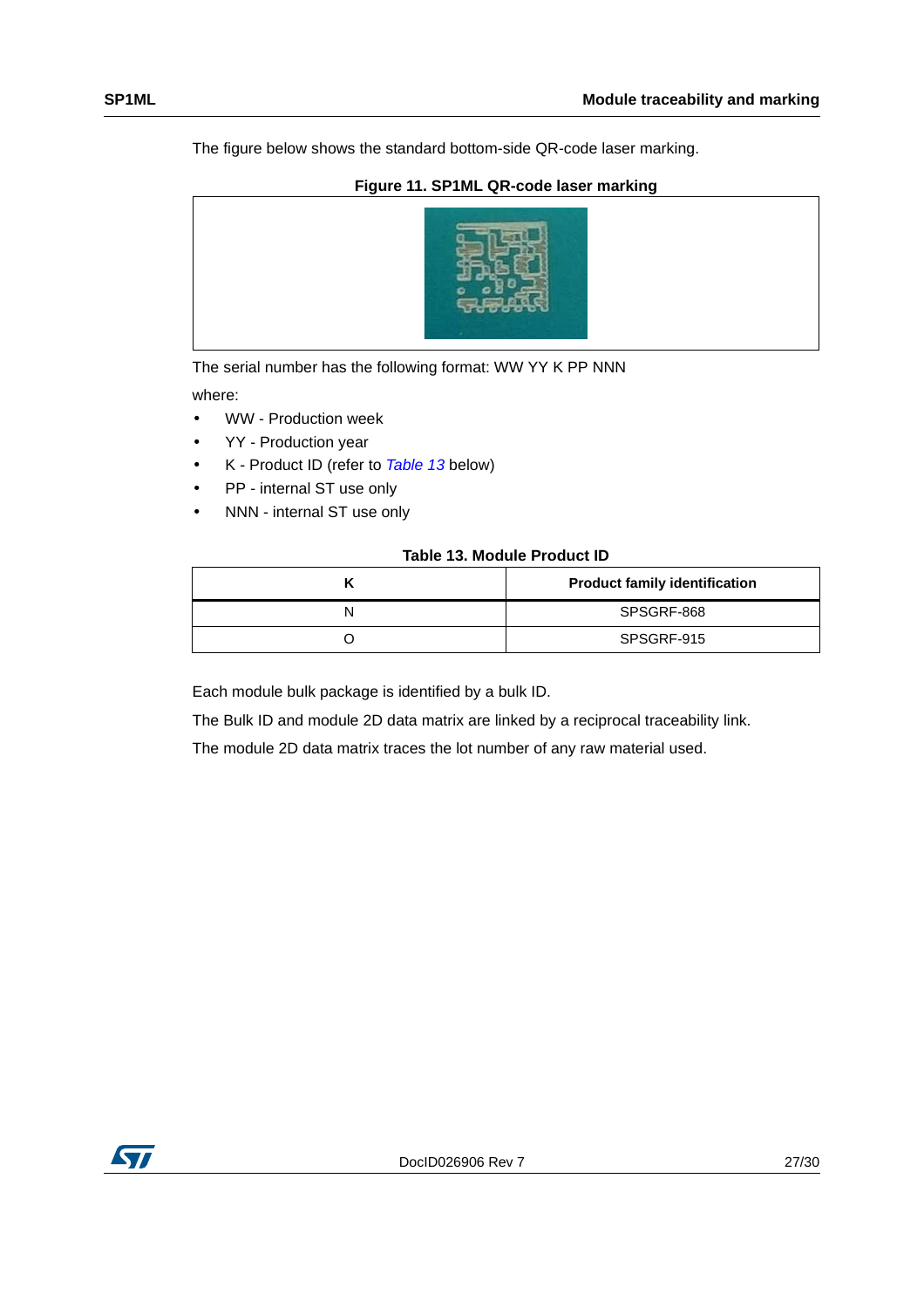# <span id="page-27-0"></span>**8 Ordering information**

<span id="page-27-1"></span>

| Order code | <b>Description</b>                                      |
|------------|---------------------------------------------------------|
| SP1ML-868  | 868 MHz SPIRIT1 antenna module (Region 1, Europe)       |
| SP1ML-915  | 915 MHz SPIRIT1 antenna module (Region 2, The Americas) |

#### **Table 14. Ordering information**

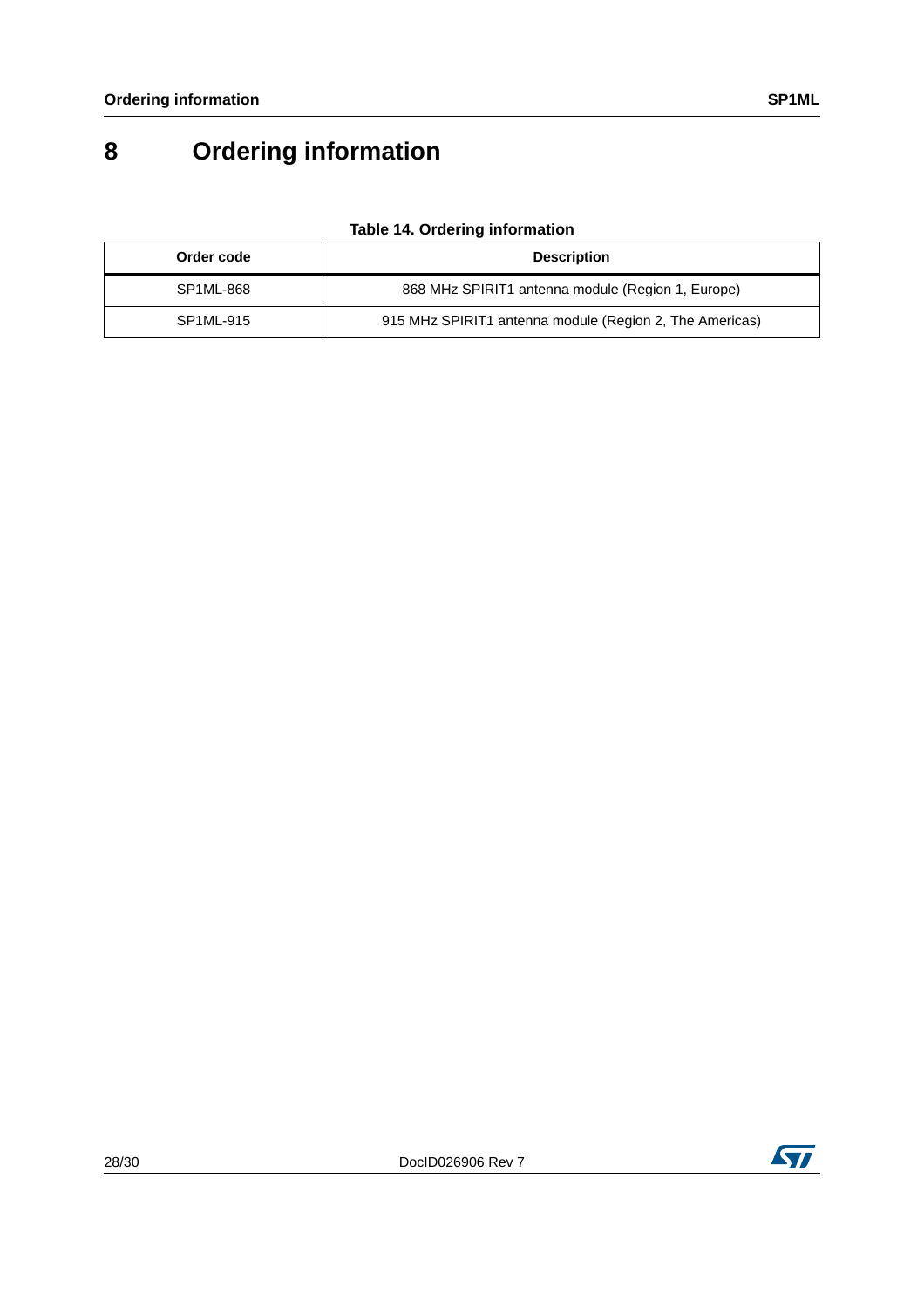# <span id="page-28-0"></span>**9 Revision history**

<span id="page-28-1"></span>

| <b>Date</b> | <b>Revision</b> | <b>Changes</b>                                                                                                                                                                                 |
|-------------|-----------------|------------------------------------------------------------------------------------------------------------------------------------------------------------------------------------------------|
| 24-Oct-2014 |                 | Initial release.                                                                                                                                                                               |
| 17-Dec-2014 | $\mathfrak{p}$  | - Document status promoted from preliminary to production data.<br>- Updated operating temperature range in Features and Table 1.                                                              |
| 27-Apr-2015 | 3               | Updated: Features and Description.                                                                                                                                                             |
| 26-Jun-2015 | 4               | Updated: Features.                                                                                                                                                                             |
| 29-Jun-2016 | 5               | - Updated Description.<br>- Added Section 1.8: Internal hardware connection for open<br>platform and Section 7: Module traceability and marking.<br>- Updated Figure 6: Recommended footprint. |
| 23-Sep-2016 | 6               | - Updated Figure 1: Pin placement.                                                                                                                                                             |
| 08-Nov-2016 |                 | - Updated: Figure 1: Pin placement and Figure 2: Internal<br>hardware connection for open platform.                                                                                            |

#### **Table 15. Document revision history**